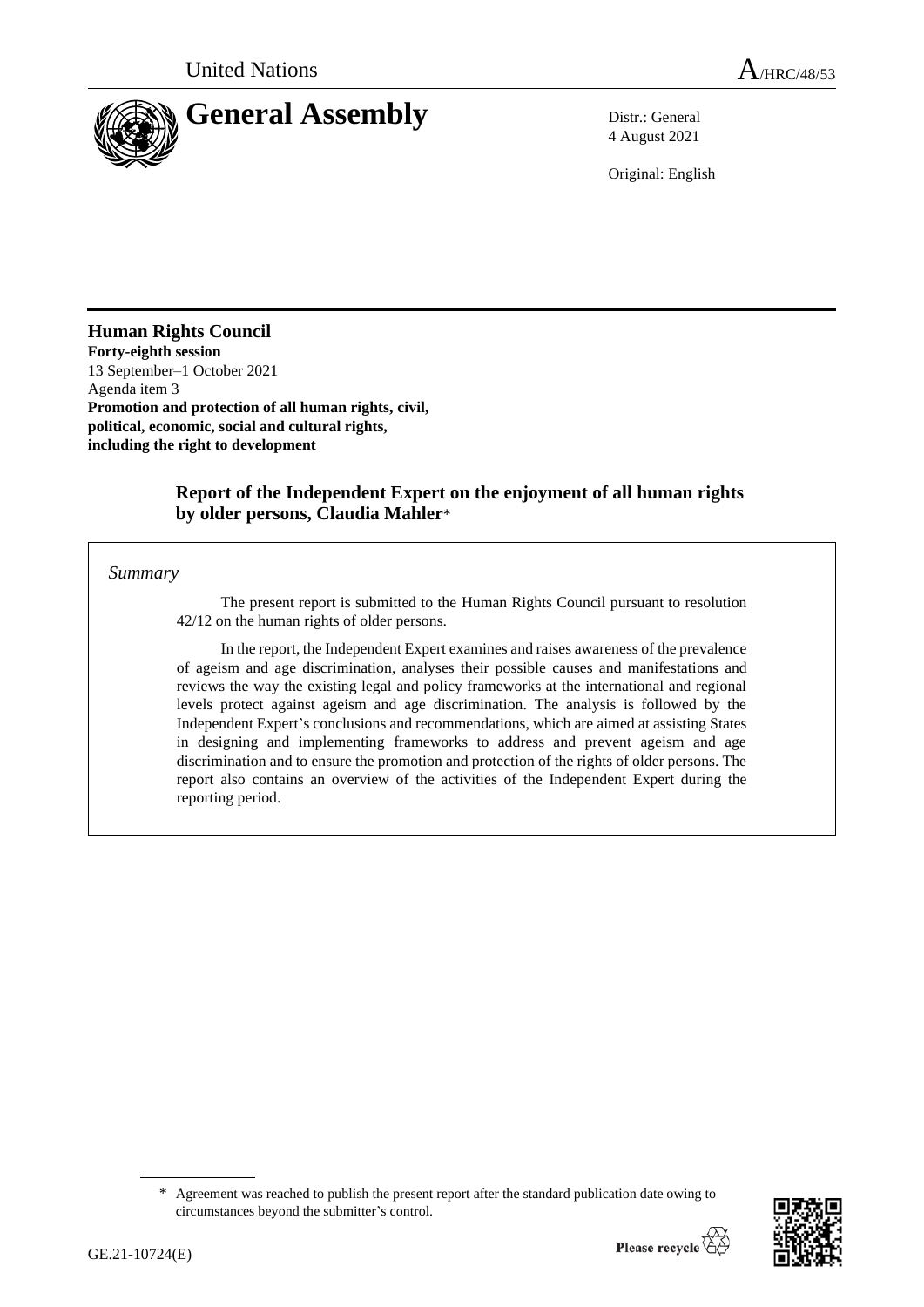# Contents

|      |                                                                                         |                                                                                 | Page |
|------|-----------------------------------------------------------------------------------------|---------------------------------------------------------------------------------|------|
| Ι.   |                                                                                         |                                                                                 |      |
| П.   |                                                                                         |                                                                                 |      |
| III. |                                                                                         |                                                                                 | 5    |
|      | A.                                                                                      |                                                                                 | 6    |
|      | <b>B.</b>                                                                               |                                                                                 | 8    |
| IV.  |                                                                                         |                                                                                 | 9    |
|      | A.                                                                                      |                                                                                 | 9    |
|      | <b>B.</b>                                                                               |                                                                                 | 10   |
| V.   |                                                                                         |                                                                                 | 11   |
|      | A.                                                                                      |                                                                                 | 11   |
|      | <b>B.</b>                                                                               |                                                                                 | 12   |
|      | $\mathcal{C}$ .                                                                         |                                                                                 | 12   |
|      | D.                                                                                      | Ageism and discrimination against older lesbian, gay, bisexual, transgender and | 13   |
| VI.  | Manifestations of ageism and age discrimination in the lived realities of older persons |                                                                                 | 13   |
|      | A.                                                                                      |                                                                                 | 13   |
|      | <b>B.</b>                                                                               |                                                                                 | 14   |
|      | C.                                                                                      |                                                                                 | 15   |
|      | D.                                                                                      |                                                                                 | 15   |
|      | E.                                                                                      |                                                                                 | 15   |
|      | F.                                                                                      |                                                                                 | 16   |
|      | G.                                                                                      |                                                                                 | 16   |
| VII. |                                                                                         |                                                                                 |      |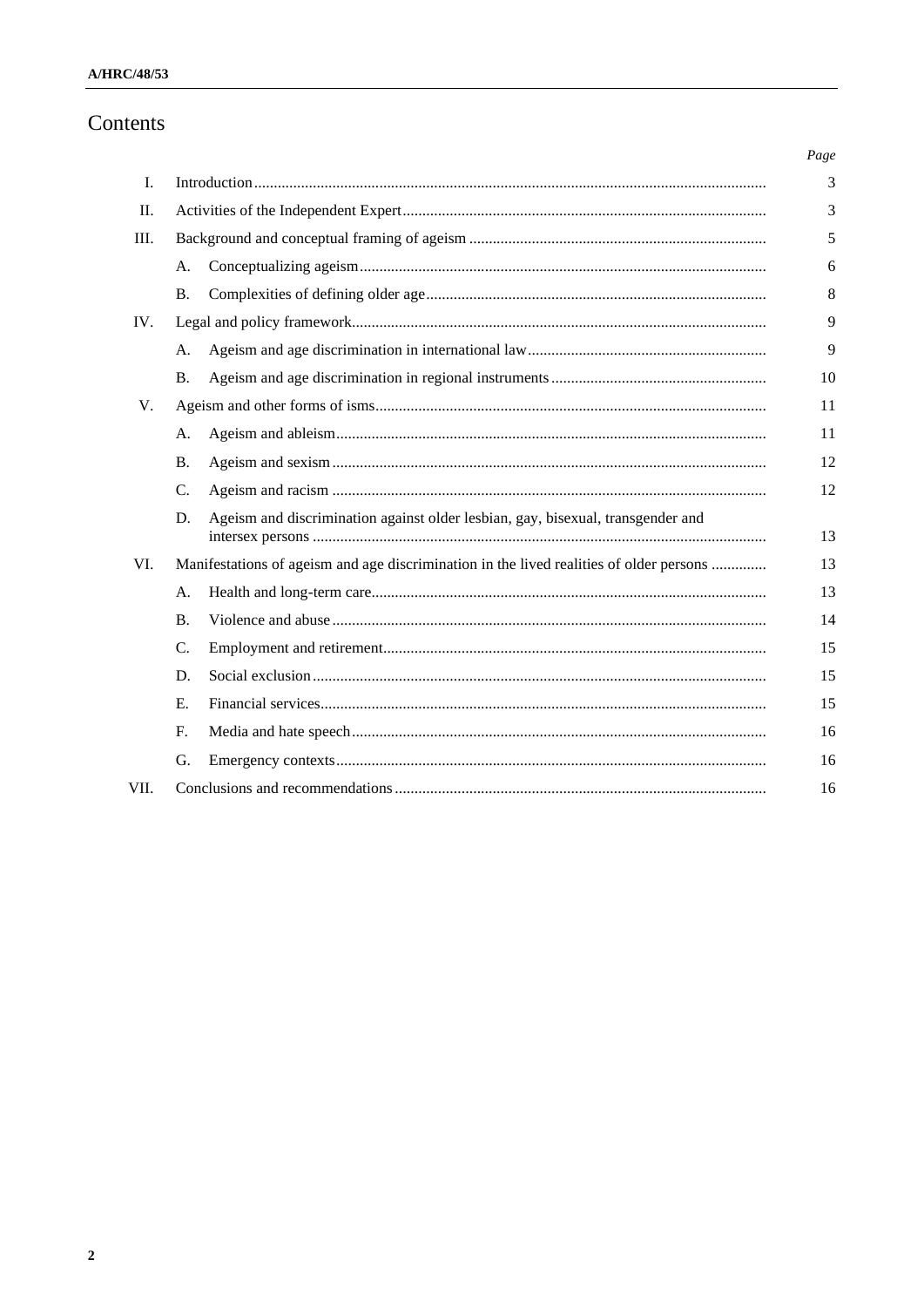# **I. Introduction**

1. The present report is submitted to the Human Rights Council pursuant to Council resolution 42/12 on the human rights of older persons. In the report, the Independent Expert on the enjoyment of all human rights by older persons examines the prevalence of ageism and age discrimination, sharply brought to light as a result of the coronavirus disease (COVID-19) pandemic. In particular, the Independent Expert seeks to examine and raise awareness of the prevalence of ageism and age discrimination; analyse their possible causes and manifestations; review how existing international, regional and national legal frameworks are used to protect against ageism and age-discrimination; and provide recommendations. The report also contains an overview of the activities of the Independent Expert during the reporting period.

# **II. Activities of the Independent Expert**

2. Throughout the reporting period, the Independent Expert engaged in multiple activities and discussions focusing on the COVID-19 pandemic, the related impacts on the human rights of older persons and the need to include older persons in recovery action. In this respect, she has engaged with States, international organizations, civil society, national human rights institutions and other stakeholders. Some of the activities undertaken over the past year are described below.

3. Pursuant to Council resolution 42/12 and General Assembly resolution 74/125, the Independent Expert addressed and engaged in an interactive dialogue with the Third Committee to address the mandate's first thematic report to the Assembly, on the impact of COVID-19 on the enjoyment of all human rights by older persons.<sup>1</sup> In her presentation,<sup>2</sup> the Independent Expert welcomed the policy brief of the Secretary-General on the impact of COVID-19 on older persons. She highlighted that existing legal instruments did not extensively cover older persons with regard to legal capacity, quality of care, long-term care, palliative care, assistance to victims of violence and abuse, available remedies, independence and autonomy, and their right to an adequate standard of living, in particular with regard to housing.

4. In her statement marking the International Day of Older Persons, <sup>3</sup> on 1 October 2020, the Independent Expert highlighted the chronic invisibility of older persons and called for systematic data collection for informed and successful policymaking. Calling attention to the devastating social and economic impact of the COVID-19 pandemic, the Independent Expert stressed the need to ensure income security of older persons, in particular older women. She also stressed that universal old-age pensions and adequate entitlement levels were necessary for inclusive long-term recovery, and that socioeconomic relief measures and social safety nets needed to be adopted for older persons affected by economic hardship.

5. On the same occasion, the Independent Expert spoke at a virtual inter-agency event, held as a side event of the forty-fifth session of the Human Rights Council, to highlight the participation of older persons in society and to raise awareness of the opportunities and challenges of ageing, in particular in the context of a pandemic. She addressed the data gap conundrum and the disproportionate adverse impact of COVID-19 on the human rights of older persons. The event brought together the United Nations High Commissioner for Human Rights, the Director-General of the World Health Organization (WHO), the Executive Director of the United Nations Population Fund, the Executive Chairman of the World Economic Forum, Member States and the NGO Committee on Ageing.

6. On 2 November 2020, the Independent Expert addressed the opening session of the European Week of Active and Healthy Ageing, dedicated to the opportunities and challenges

 $^1$  A/75/205.

<sup>2</sup> Statement available at: https://www.ohchr.org/Documents/Issues/OlderPersons/FinalStatement-IE-GA75.docx.

<sup>&</sup>lt;sup>3</sup> Independent expert on the enjoyment of all human rights by older persons, "Older persons remain chronically invisible despite pandemic spotlight, says UN expert", 1 October 2020.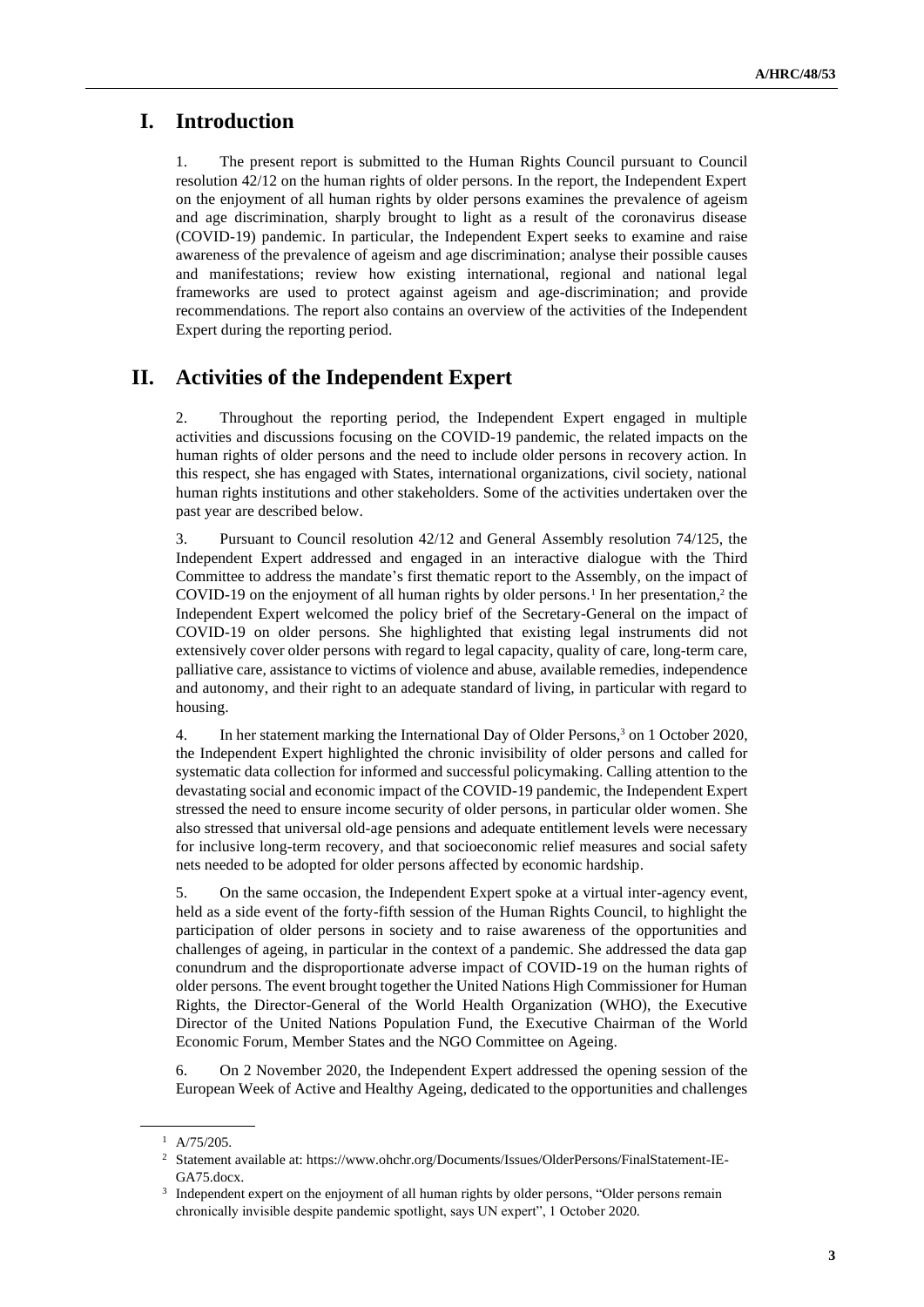related to demographic change and healthy ageing in the new decade, together with the Vice President of the European Commission and Commissioner for Democracy and Demography, Dubravka Šuica. The discussion drew on the European outlook on ageing presented in the European Commission report on the impact of demographic change. 4

7. Following the publication of the green paper on ageing by the European Commission,<sup>5</sup> the Independent Expert took part in the related public consultation and submitted a joint contribution together with the Special Rapporteur on the rights of persons with disabilities and the Special Rapporteur on the right to health in April 2021.<sup>6</sup> The mandate holders stressed the importance of adopting a human rights-based approach to ageing that was grounded in the principles of equality, non-discrimination, participation, autonomy and independence. In addition, they recommended the elaboration of a white paper with concrete policy options in this respect.

8. In November 2020, the mandate holder provided a submission to the Inter-American Court of Human Rights on the basis of its call for inputs issued to feed into the preparation of an advisory opinion on differentiated approaches to persons deprived of liberty. <sup>7</sup> The submission outlined general obligations of States to ensure adequate detention conditions for older persons, including the right to accessibility and personal mobility, medical and psychological care, palliative care and full social reinsertion. On 19 April 2021, the Independent Expert took part in a related virtual public hearing held by the Inter-American Court of Human Rights to highlight the specific situation of and challenges faced by older persons deprived of liberty.

9. On 1 December 2020, the Independent Expert engaged in a virtual side event to the thirteenth session of the Conference of States Parties to the Convention on the Rights of Persons with Disabilities, which was organized by the International Network on the Prevention of Elder Abuse, Human Rights Watch and the Department of Economic and Social Affairs together with the Special Rapporteur on the rights of persons with disabilities and with civil society to reflect on overlaps and distinctions in the protection of the rights of older persons and the rights of persons with disabilities. She also participated in a virtual side event to the fifty-ninth session of the Commission for Social Development, namely a briefing on digital technologies and older persons, organized by the American Association of Retired Persons and the Department of Economic and Social Affairs and held on 8 February 2021. In addition, she participated in a virtual side event to the sixty-fifth session of the Commission on the Status of Women, through a discussion on violence against older women and widows, organized by the International Network on the Prevention of Elder Abuse and held on 18 March 2021.

10. From 22 to 24 February 2021, the mandate holder participated in the twentieth informal seminar on human rights of the Asia-Europe Meeting, which focused on the human rights of older persons. In her keynote opening address, she stressed the need for a human rights-based approach to older persons in the context of the COVID-19 pandemic in order to ensure that older persons were able to lead autonomous and independent lives and to be included in society at all levels.

11. On 25 February 2021, the Independent Expert spoke at a side event to the seventh Africa Forum on Sustainable Development. The event was organized by the Stakeholder Group on Ageing Africa and was focused on policy and systems reforms to build back better and help deliver on the decade of action for the Sustainable Development Goals in favour of the inclusion and rights of older persons. The discussion was aimed at identifying ways to

<sup>4</sup> European Commission, "Report on the impact of demographic change", 17 June 2020.

<sup>5</sup> European Commission, "Green paper on ageing: fostering solidarity and responsibility between generations", 27 January 2021.

<sup>6</sup> Independent Expert on the enjoyment of all human rights by older persons, Special Rapporteur on the rights of persons with disabilities and Special Rapporteur on the right of everyone to the enjoyment of the highest attainable standard of physical and mental health, "Contribution to the public consultation on the EU Green Paper on Ageing – Fostering solidarity and responsibility between generations", 21 April 2021.

<sup>7</sup> See https://www.corteidh.or.cr/sitios/observaciones/OC-29/14\_Exp\_Indepen.pdf.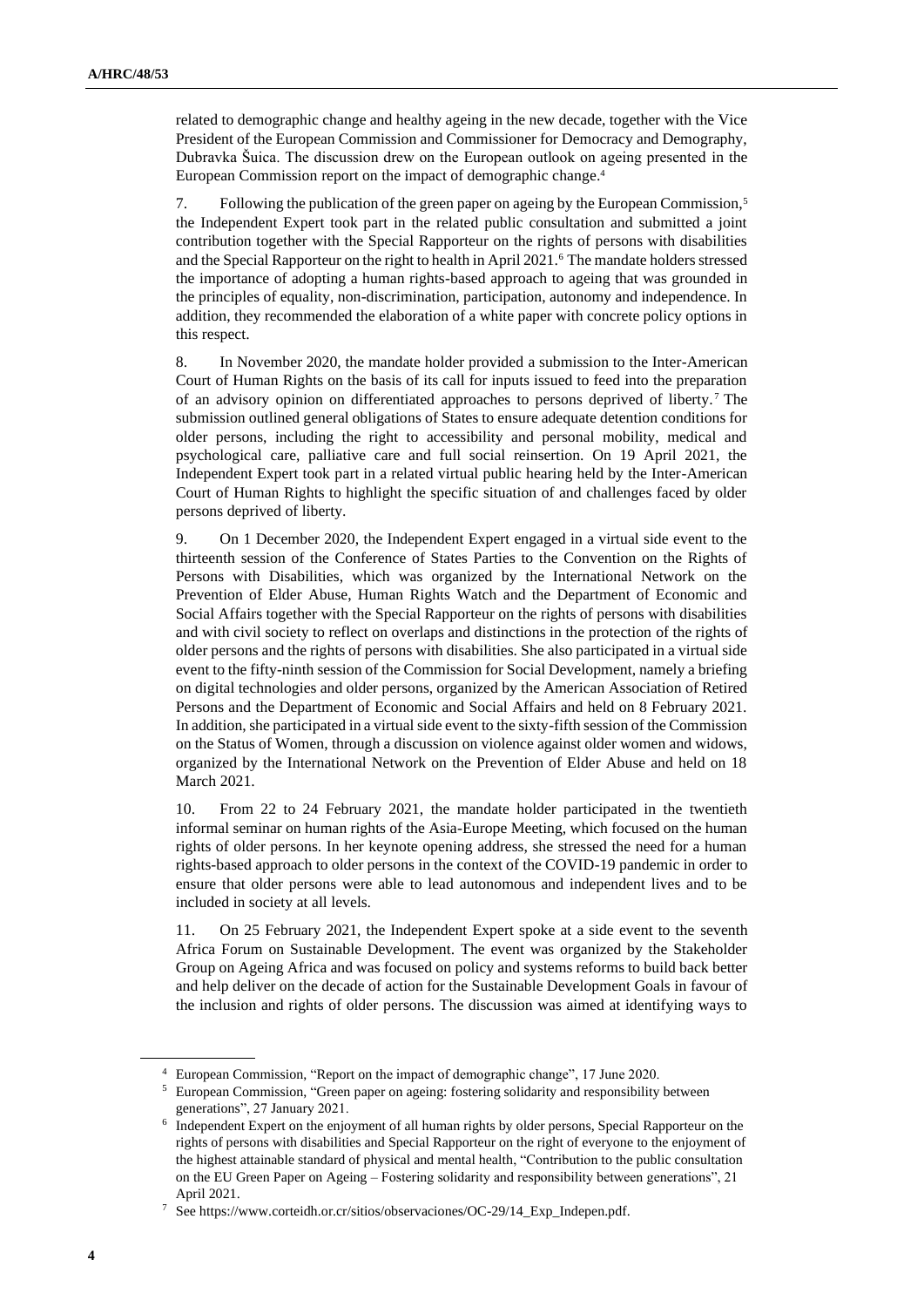strengthen the integration of ageing and the rights of older persons in legal and policy reforms.

12. In line with her mandate, the Independent Expert participated in the eleventh session of the Open-ended Working Group on Ageing for the purpose of strengthening the protection of the human rights of older persons, held virtually from 29 March to 1 April 2021. She delivered remarks on the high-level panel on COVID-19, a context that highlighted the urgent need for stronger protection of the human rights of older persons, including by combating ageism and age discrimination. At the substantive session on the right to work, the Independent Expert noted that age discrimination was overwhelmingly identified as a key challenge faced by older persons at all stages of the employment process, with very concrete impacts on their right to an adequate standard of living, social inclusion and independence. 8

13. In April 2021, the Independent Expert contributed to a newsletter for the Ibero-American Programme for Cooperation on the Situation of Older Persons, with a focus on older persons and lifelong learning.<sup>9</sup> Lifelong learning programmes should include digital literacy programmes and timely support services to provide older persons with access to information and services and to the infrastructure necessary to access the Internet. In line with Sustainable Development Goal 4, which is aimed at ensuring inclusive and equitable quality education and promote lifelong learning opportunities for all, inclusion and support must be made explicit to ensure that older persons are not left behind.

14. On World Elder Abuse Awareness Day, on 15 June 2021, the Independent Expert stated that little attention had been paid to the barriers experienced by older persons in seeking effective redress and remedies, despite reports of care homes worldwide showing neglect, isolation and lack of adequate services, and notwithstanding reports of increases in gender-based violence and higher risks of violence, abuse and neglect of older persons who were confined with family members and caregivers as a result of lockdown measures. She highlighted that entrenched ageist attitudes hinder older persons from claiming their rights and undermine their autonomy and called as a matter of urgency for access to justice by older persons.<sup>10</sup> In celebration of World Elder Abuse Awareness Day, she participated in a virtual event that was also focused on access to justice.<sup>11</sup>

15. On 30 June 2021, the Independent Expert joined the panel discussion on the human rights of older persons in the context of climate change, which was held during the fortyseventh session of the Human Rights Council.<sup>12</sup> During the discussion, she stated that the disproportionate impact of climate change on the rights of older persons had been observed during country visits in different regions. In addition, she urged States to pay attention to intersectional factors and to ensure that older persons were systematically included in related assessments and policies.

16. Owing to the COVID-19 pandemic and related travel restrictions, it was not possible to undertake country visits during the reporting period. The Independent Expert intends to resume country visits as soon as the global public health situation allows. She thanks those States that have responded positively to requests for visits and encourages others to do so.

# **III. Background and conceptual framing of ageism**

17. The COVID-19 pandemic brought to light entrenched ageism and age discrimination in many areas, with older persons being blamed as the reason for lockdowns and other measures that restricted personal freedoms. Given the disproportionate impact on older persons, the pandemic shone a spotlight on the gaps in human rights protection of this

<sup>8</sup> Statements available at https://social.un.org/ageing-working-group/eleventhsession.shtml.

<sup>9</sup> Newsletter in Spanish available at https://oiss.org/boletin-no-23-programa-iberoamericano-decooperacion-sobre-la-situacion-de-las-personas-adultas-mayores/.

<sup>&</sup>lt;sup>10</sup> Independent Expert on the enjoyment of all human rights by older persons, "COVID-19: violence and neglect increases for older persons during lockdown, says UN expert", 14 June 2021.

<sup>&</sup>lt;sup>11</sup> Video recording available at www.youtube.com/watch?v=MPA3GafPosA&t=177s.

<sup>&</sup>lt;sup>12</sup> See www.ohchr.org/EN/Issues/HRAndClimateChange/Pages/RightsOlderPersons.aspx.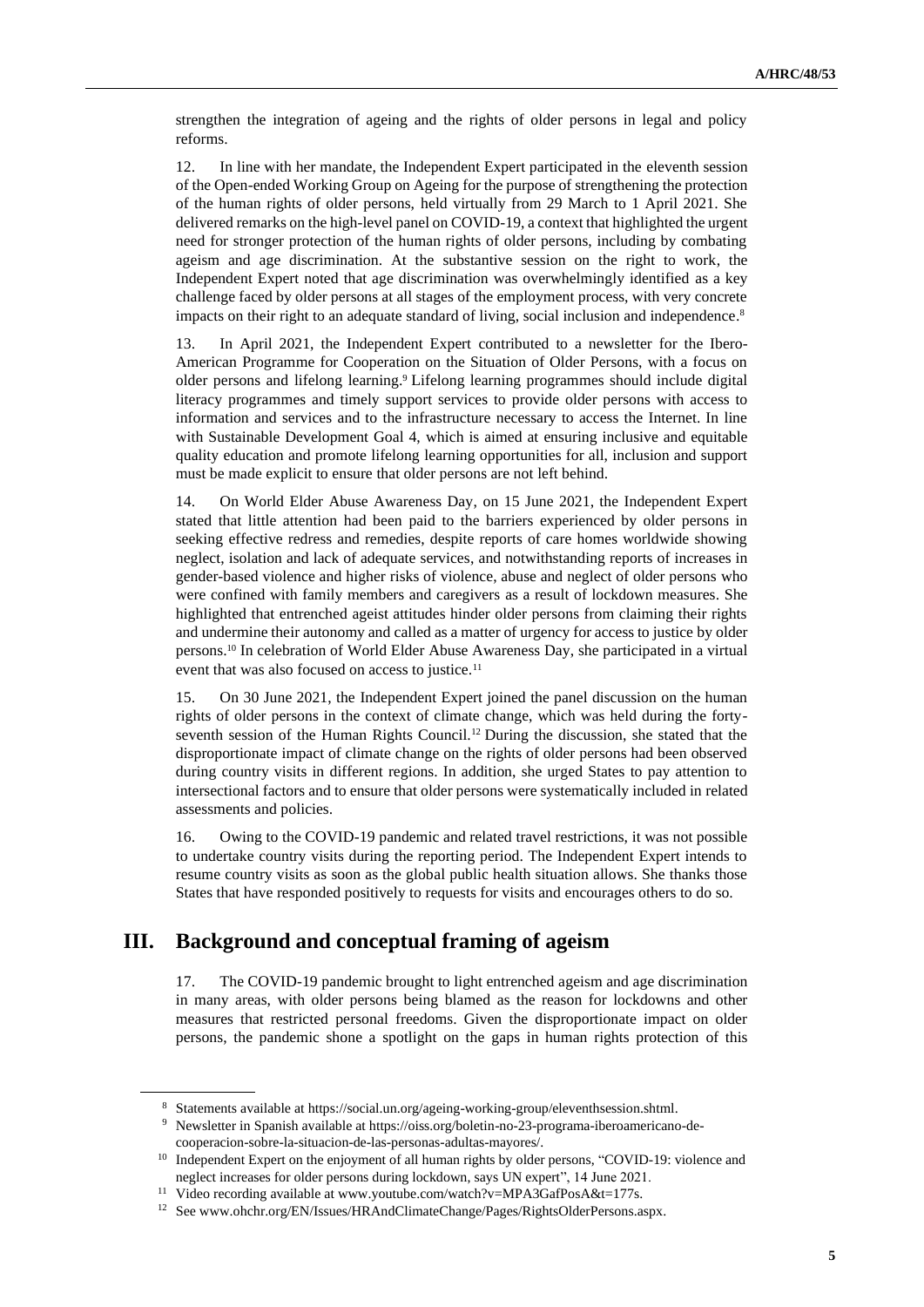chronically invisible segment of the population and magnified existing violations of their rights.

18. In this context, the first report presented by the Independent Expert to the General Assembly in 2020 contained an initial assessment of the effect of the COVID-19 pandemic on the human rights of older persons. In the report, it was concluded that, in many instances, response plans had failed to include the specific needs of older persons, and that policies put in place to address the pandemic had reiterated discriminatory approaches, which had not been as visible or apparent before the pandemic.

19. In his policy brief on the impact of COVID-19 on older persons, the Secretary-General also recognized that COVID-19 was escalating ageism and the stigmatization of older persons, including hate speech in public discourse and on social media. He called for avoiding the labelling of older adults as inevitably frail and vulnerable. Importantly, 146 States signed a statement in support of the policy brief and echoed concerns over the escalation of ageism.<sup>13</sup>

20. In addition to drawing on previous work undertaken by the Independent Expert, the present report relies on desk research and submissions received in response to a call for contributions that was issued in January 2021.<sup>14</sup> The Independent Expert is grateful to all those who contributed to the preparation of her thematic report. Where possible, the report highlights experiences from different regions, while recognizing challenges in collecting recent, accurate and comparable data and information. While the Independent Expert is fully aware that ageism and age discrimination affect people from across the life course, the focus of the present report is on older persons.

#### **A. Conceptualizing ageism**

21. The Independent Expert defines ageism as stereotypes, prejudice and/or discriminatory actions or practices against older persons that are based on their chronological age or on a perception that the person is "old" (or "elderly").<sup>15</sup> The Independent Expert notes that the term "elderly" is often used to describe an older person, or older persons in general. However, the use of the term perpetuates ageist stereotypes about older persons, suggesting that they are frail and vulnerable and lack capacity. For this reason, the General Assembly decided in 1995 that the term "older persons" was the appropriate term to use for the purposes of the United Nations. 16

22. Older persons experience ageism individually and as a social group. It can be implicit or explicit and can be expressed at different levels.<sup>17</sup> At the individual level, ageism is based on internalized stereotypes and prejudice and can manifest itself towards others and towards oneself, for example, by abstaining from personal communication and certain activities, showing a paternalistic attitude and talking condescendingly to older persons. At the community and family levels, attitudes, perceptions and expectations of behaviour and roles of older persons are often framed by social and cultural norms. At the larger societal level, ageism can consciously or unconsciously shape the way the rights and equal treatment of older persons are integrated in policies and laws, thus often further perpetuating and institutionalizing stereotypes and assumptions.

23. Ageism is based on the assumption that older persons are somehow lacking as a result of their age. The term ageism was coined by Robert N. Butler, who described the

<sup>&</sup>lt;sup>13</sup> United Nations, "Policy brief: the impact of COVID-19 on older persons", May 2020.

<sup>14</sup> Submissions can be consulted at:

www.ohchr.org/EN/Issues/OlderPersons/IE/Pages/AgeismAgeDiscrimination.aspx.

<sup>&</sup>lt;sup>15</sup> See, for example, Fredrik Snellman, "Whose ageism? The reinvigoration and definitions of an elusive concept", *Nordic Psychology*, vol. 68, No. 3 (2016), pp. 148–159; Thomas Nicolaj Iversen, Lars Larsen and Per Erik Solem, "A conceptual analysis of ageism", *Nordic Psychology*, vol. 61, No. 3 (2009), pp. 4–22. See also Office of the United Nations High Commissioner for Human Rights, "Update to the 2012 Analytical Outcome Study on the normative standards in international human rights law in relation to older persons", March 2021, paras. 33–41.

<sup>&</sup>lt;sup>16</sup> General Assembly resolution 50/141.

<sup>&</sup>lt;sup>17</sup> Referred to as the micro, meso and macro levels (Thomas Nicolaj Iversen, Lars Larsen and Per Erik Solem, "A conceptual analysis of ageism").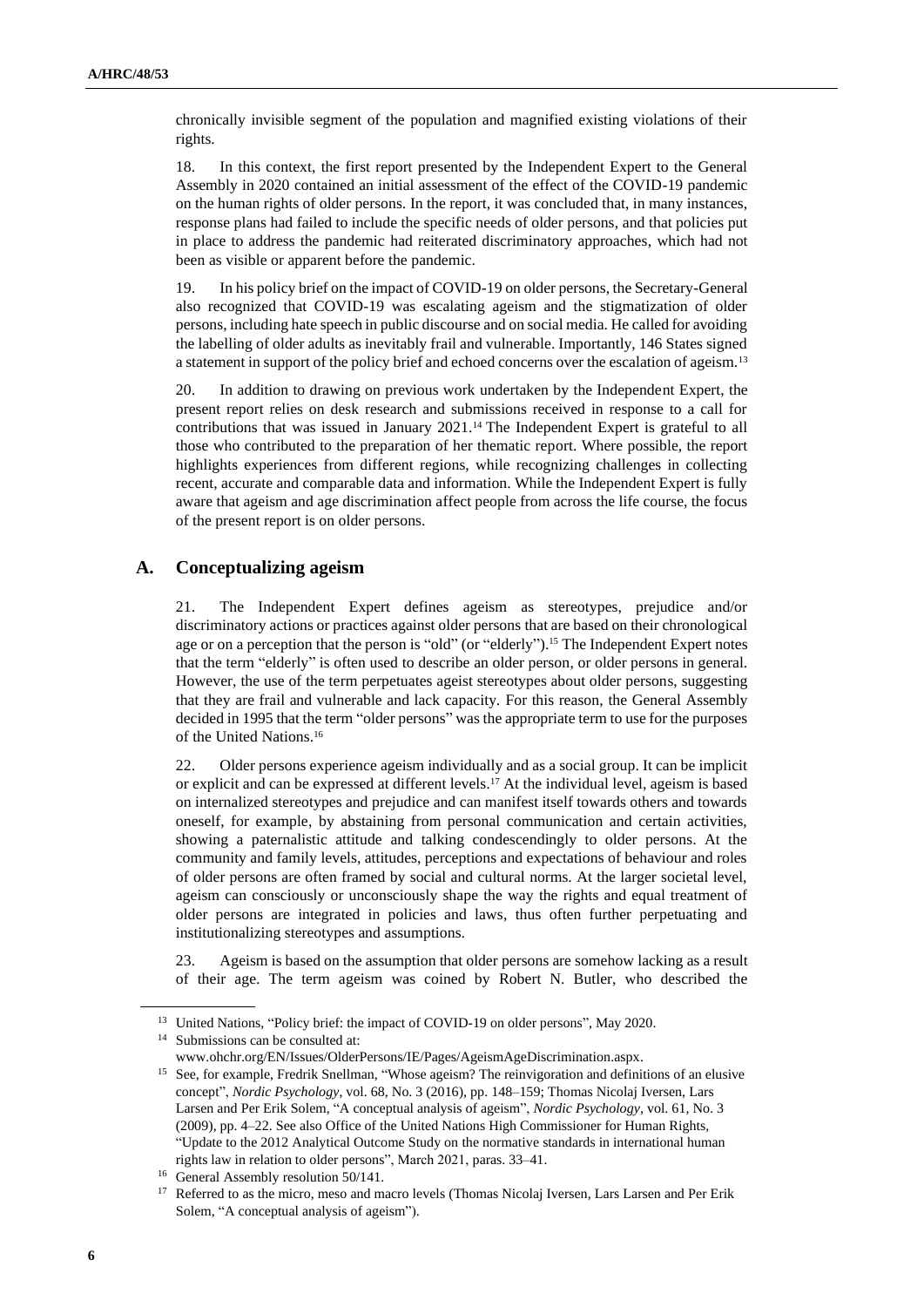phenomenon as the systematic stereotyping of and discrimination against people because they are old, just as racism and sexism accomplish this with skin colour and gender. Old people are categorized as senile, rigid in thought and manner, and old fashioned in morality and skills. He noted that ageism allows the younger generation to see older people as different from themselves and that they therefore subtly cease to identify with their elders as human beings. He further noted that prejudice against age is a prejudice against everyone since as longevity increases, we strive to become its ultimate victims.<sup>18</sup>

24. Whereas older persons represent the most heterogeneous and diverse segment of the global population, ageism results in their being perceived in a generalized way built on assumptions and stereotypes. As a result, ageism leads to age discrimination and hinders older persons from the full enjoyment of their human rights. Ageism has negative impacts on all generations and contributes to an intergenerational divide.

25. Ageism is to a large extent unconscious, socially accepted and pervasive in different aspects of society. Ageism embedded in legal, medical, educational, political and other societal systems, and it shapes the assumptions, feelings and actions of individuals. Widespread interpersonal ageism perpetuates and legitimizes structural discrimination.

26. Ageism is adopted and internalized in childhood, and prejudices are reinforced over time with negative or myopic representations of older age in society. As older persons internalize negative and prejudiced attitudes due to pervasive stigma associated with old age, they may develop distorted perceptions of self-worth or respect, or they may avoid selfidentifying as old. Such emotions can make older persons accept behaviour and practices that they would not accept for others, such as isolation, neglect, abuse, abandonment, or lack of choice and control over their lives.

27. Internalized ageism leads to structural ageism, which informs legislation, policies and practices, using age to structure society. Ageism, which can be the root of and subsequently lead to age discrimination, has serious social, health and economic impacts for individuals and society at large. <sup>19</sup> Despite increased policy attention on ageing and older persons and growing recognition of older persons as rights holders, deeply rooted negative perceptions continue to underpin policy and practice, which create distinct barriers in the equal enjoyment of human rights by older persons. Ageism has been exacerbated during the COVID-19 pandemic.

28. The Independent Expert welcomes the *Global Report on Ageism*, published by WHO. The report is aimed at increasing global consensus and awareness of ageism, defining it as stereotypes, prejudice and discrimination against people on the basis of their age.<sup>20</sup> According to the report, age discrimination is a manifestation of ageist prejudice in the form of behaviour or treatment.

29. Data from the *Global Report on Ageism* show that half of the world's population is ageist against older persons, with the highest prevalence found in low- and lower middleincome countries. Younger men who are less educated are more likely to perpetrate ageism against older persons. Older persons who are care-dependent, working in the high-tech or hospitality sectors, or living in a country with lower life expectancy are more likely to be a target of ageism. Having poor mental and physical health is also a risk factor for self-directed ageism in older age. The study also found that intergenerational contact was a key factor in reducing the likelihood of perpetrating ageism and the likelihood of self-directed ageism.<sup>21</sup>

30. The United Nations Population Fund also analysed data from the World Values Survey to determine the prevalence of ageism in the more than 50 countries the Survey covers. Respondents reported that they saw less value in older than in younger persons. While responses from high-income countries scored worse, in lower income countries with a lower

<sup>18</sup> Robert N. Butler and Myrna I. Lewis, *Aging and Mental Health: Positive Psychosocial Approaches* (St. Louis, Mosby, 1973).

<sup>19</sup> Ibid.

<sup>20</sup> WHO, *Global Report on Ageism* (Geneva, 2020).

<sup>21</sup> Submission of WHO.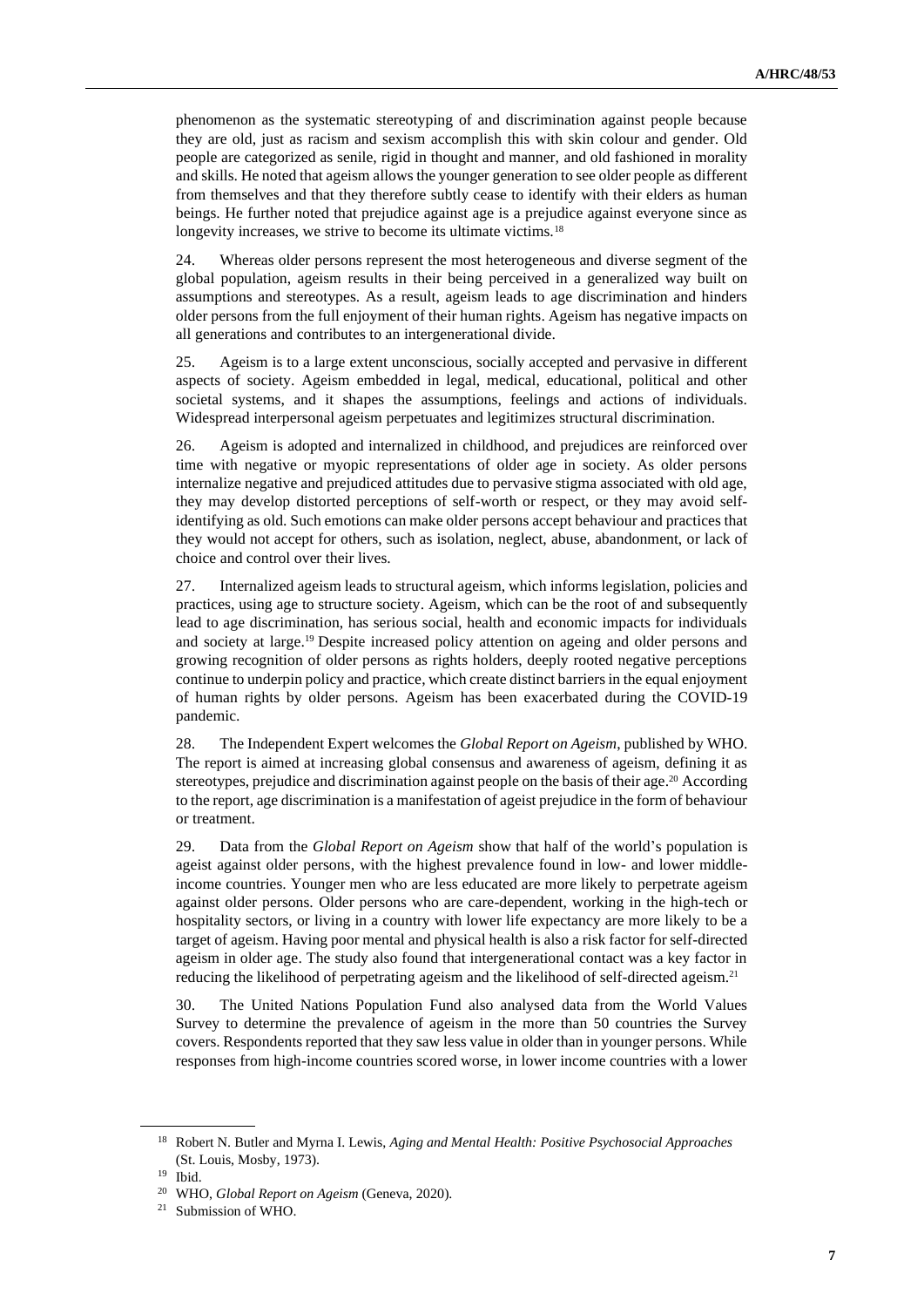ratio of older persons, greater respect for older persons was observed, contrary to the findings of the *Global Report on Ageism*. 22

### **B. Complexities of defining older age**

31. Age is widely used to structure society and our own lives. Chronological age is often used to define older persons in domestic, regional and international policies and legislation, contributing to widespread ageism. However, the difficulty of defining the target group or victims of ageism adds an additional layer of complexity to studying and combating ageism, given the lack of a clear boundary for the classification of older persons. It is necessary to challenge the common perception that a typical life trajectory comprisesthree distinct phases: early years associated with learning, adulthood with work and old age with retirement.

32. With an increased life expectancy and evolving life choices and opportunities, age is not synonymous with decline and inactivity. Despite increased focus on "healthy ageing", policies and institutional practices often continue to reproduce the stereotypical three-stage life course. For instance, welfare systems continue to rely on age cut-offs for social policy entitlements, and mandatory retirement ages that exclude older persons from the labour market on the basis of their age continue to be widely applied.

33. Policies and social assumptions around ageing are also connected to the concept of biological age, which is used to estimate the state of older persons, both in terms of the functioning of their bodies and their remaining abilities, when setting policies for them. In the biomedical field, ageing is constructed primarily as a medical problem warranting medical intervention. The medical model continues to permeate policy thinking on ageing and sees mental and physical decline as experiences inherent in older age that compromise the ability of older persons to look after their interests. Illness, frailty, weakened abilities, lack of adaptability and dependency – qualities often attributed to older persons – are however not intrinsic to old age.

34. Age is a social construct whereby social, economic and political contexts determine whether an individual is considered old.<sup>23</sup> Financial and food insecurity, social isolation, harsh living conditions, exposure to life stressors and environmental barriers, among others, create greater risks of poor health, morbidity and mortality than age does. <sup>24</sup> On the other hand, addressing disease prevention, tackling stereotypes and age discrimination, addressing socioeconomic disparities, promoting participation, designing safe living and working environments, and ensuring appropriate care and support all contribute to flattening the curve of functional decline in old age. Certain groups, such as indigenous people, refugees and internally displaced persons, persons deprived of their liberty or patients living with HIV, may face biological signs of ageing earlier than others, owing to adverse life conditions.

35. As noted by the previous mandate holder, persons who have endured conditions of war, conflict and natural disasters cannot be regarded with the healthy ageing metrics of affluent societies.<sup>25</sup> Perceptions of old age can also depend on cultural and other factors, such as the demographic characteristics of a community. In tribal and indigenous communities, for example, "elders" may enjoy higher status and power and be valued for their wisdom. In countries with lower life expectancies, older age starts earlier than in those with higher life expectancies.

36. In a previous report, the Independent Expert stressed that the inclusion of older persons in public data, disaggregated by age, sex and relevant socioeconomic characteristics, was essential to effective public policymaking that is inclusive of all older persons.<sup>26</sup>

<sup>22</sup> Submission of the United Nations Population Fund.

<sup>23</sup> Carroll L. Estes, Simon Biggs and Chris Phillipson, *Social Theory, Social Policy and Ageing: A Critical Introduction* (Open University Press, 2003); and Chris Phillipson, *Reconstructing Old Age: New Agendas in Social Theory and Practice* (London, Sage Publications, 1998). See also WHO, "10 facts on ageing and health", 1 May 2017.

<sup>&</sup>lt;sup>24</sup> See www.who.int/healthinfo/18\_SocialDeterminantsAgeing\_Steptoe.pdf?ua=1.

<sup>25</sup> A/HRC/42/43.

<sup>26</sup> A/HRC/45/14.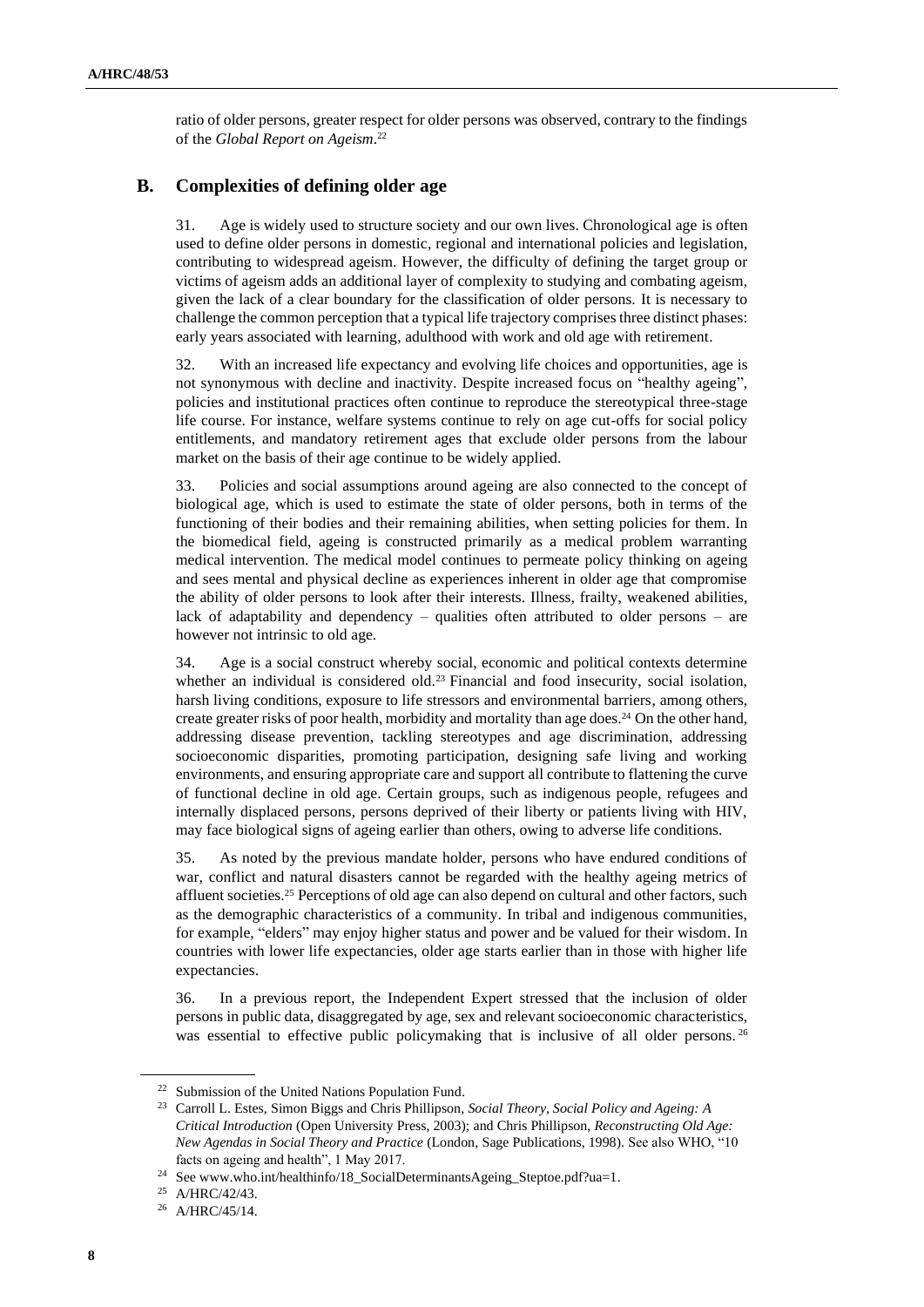Important steps need to be taken to adopt a more specific perspective of population ageing, with implications for assessing the living conditions and arrangements for older persons, together with their contributions to society and their enjoyment of all their human rights.

37. Age as a social construct guides human rights discourse on ageing by underlining the agency, autonomy and independence of older persons instead of viewing them as unquestionably vulnerable and in need of protection. Societal barriers, rather than old age or intrinsic individual weaknesses, pose obstacles to the enjoyment of human rights by older persons. 27

### **IV. Legal and policy framework**

#### **A. Ageism and age discrimination in international law**

38. Under international human rights law, discrimination is defined as any distinction, exclusion or restriction that has the purpose or effect of impairing or nullifying the recognition, enjoyment or exercise, on an equal basis with others, of human rights and fundamental freedoms in any field. <sup>28</sup> Age discrimination applies to limits imposed to internationally agreed human rights on the basis of the age of the individual or group of individuals.

39. International human rights law lacks a clear and comprehensive prohibition of age discrimination, but the prohibition of age discrimination on the grounds of "other status" has been interpreted as applying to age. Among United Nations treaties, only two Conventions contain explicit references to age. In article 7, related to non-discrimination, of the International Convention on the Protection of the Rights of All Migrant Workers and Members of their Families, States parties agreed to undertake to ensure the rights provided in the Convention without any distinctions, including age. In article 8, related to awarenessraising, of the Convention on the Rights of Persons with Disabilities, States parties agreed to undertake the adoption of measures to combat stereotypes, prejudices and harmful practices relating to persons with disabilities, including those based on age.

40. The lack of a clear prohibition of age discrimination may in part explain why, in international law or national law, differential treatment based on age can be considered as permissible discrimination. This is in stark contrast to existing treaties that obligate States parties to take steps to eliminate racism, sexism and ableism. The term "ageism" itself is rarely used by United Nations human rights treaty bodies, although there have been references to stereotypes based on age, or on age in combination with characteristics, such as sex.<sup>29</sup>

41. In 2009, the Committee on Economic, Social and Cultural Rights concluded that age is a prohibited ground of discrimination under the International Covenant on Economic, Social and Cultural Rights in several contexts. <sup>30</sup> This provides that protection against differential treatment based on age can be permissible in international law, unless such treatment is shown to be "objective or reasonable". The concern is that many existing justifications for differential age-based treatment themselves represent ageist or stereotyped attitudes and assumptions that are accepted as "reasonable" in the community because of widespread ageism. In particular, the Committee highlighted the need to address: discrimination against unemployed older persons searching for paid work, access to professional training or retraining and older persons living in poverty with unequal access to old-age pensions owing to their place of residence.

<sup>&</sup>lt;sup>27</sup> Frédéric Mégret, "The human rights of older persons: a growing challenge", Human Rights Law Review, vol. 11, No. 1 (March 2011).

<sup>28</sup> A/HRC/33/44, para. 62.

<sup>&</sup>lt;sup>29</sup> Committee on Economic Social and Cultural Rights, general comment No. 6 (1995), para. 41; and Committee on the Elimination of Discrimination against Women, general recommendation No. 27 (2010), para. 36.

<sup>&</sup>lt;sup>30</sup> Committee on Economic Social and Cultural Rights, general comment No. 20 (2009), para. 29.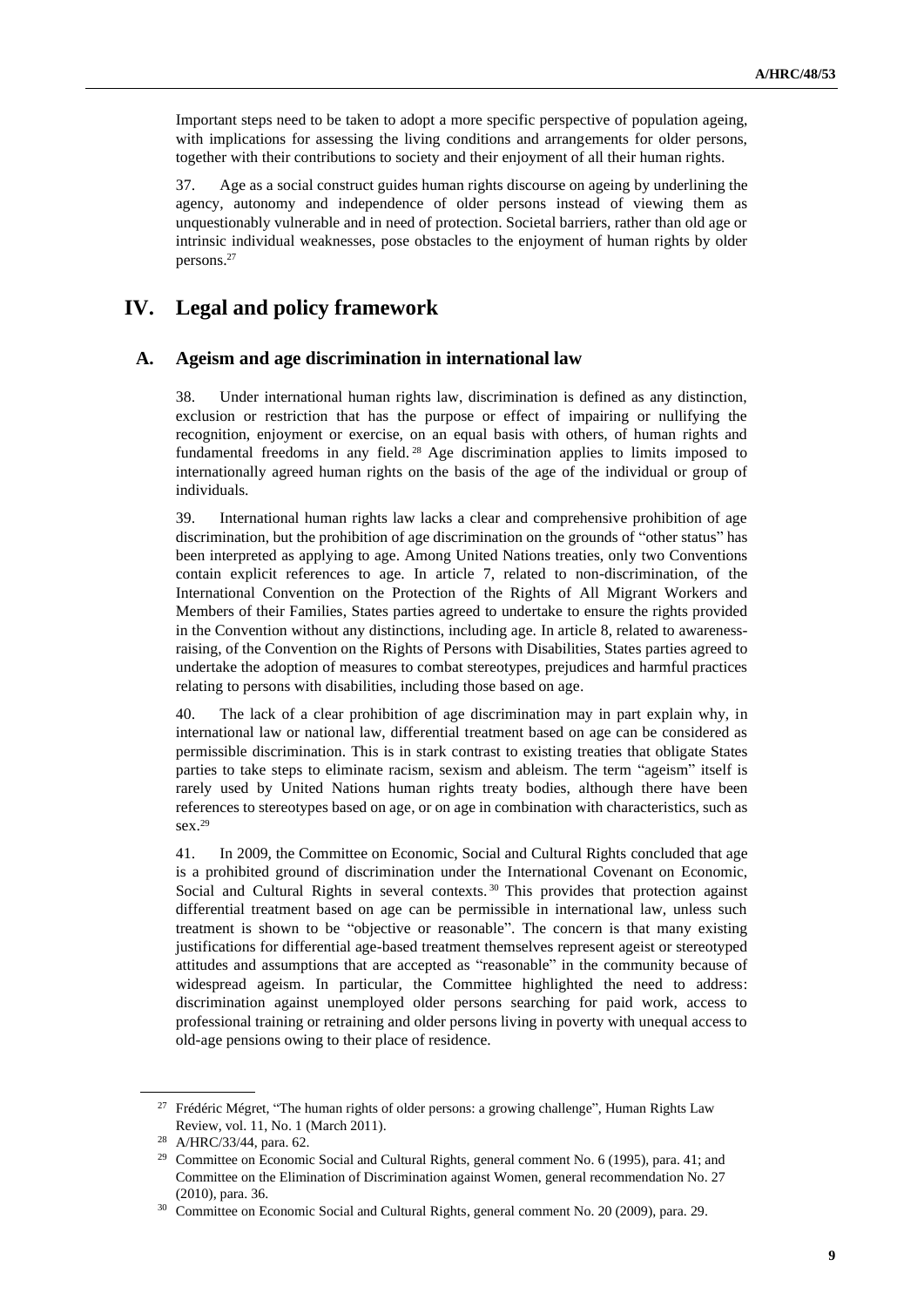42. Previously, the Committee had recommended that States parties expedite the elimination of age barriers to the greatest extent possible in the few areas in which discrimination continued to be tolerated, including with regard to mandatory retirement ages or access to tertiary education.<sup>31</sup> The Covenant does not explicitly prohibit discrimination on the basis of age and in practice this appears to set a higher threshold for demonstrating that different treatment based on age is inconsistent with the guarantees of equality and nondiscrimination in the Covenant than is the case for explicitly named prohibited grounds of discrimination.

43. Language found in earlier international guidance, including in the United Nations Principles for Older Persons and general comment No. 6 of the Committee on Economic, Social and Cultural Rights can also mirror ageist assumptions, including in references to the "problem of demographic ageing" and to the "detrimental effects of ageing". They also refer to older persons as passive recipients of care, through the use of the terms "elderly" and "frail", which are associated with loss of capacities and declining health.<sup>32</sup>

44. In contrast to human rights discourse on persons with disabilities that does not place caveats on the universality of human rights norms, the condition that certain rights should be enjoyed as far or as long as possible illustrates the biased application of universal norms<sup>33</sup> in the context of older age. <sup>34</sup> The Convention on the Rights of Persons with Disabilities utilizes the phrase "on an equal basis with others", which moves away from differential treatment of persons with disabilities, as opposed to the medical model applied to older persons.

45. Despite their non-binding nature, a number of internationally endorsed policies on older persons provide guidance to States on protecting the rights of older persons within the context of the rights proclaimed in the international covenants on human rights and other United Nations human rights treaties. While neither the Madrid International Plan of Action on Ageing nor the earlier Vienna International Plan of Action on Ageing address age discrimination generally, the Madrid Plan of Action refers to age discrimination in the context of work-related discrimination.

### **B. Ageism and age discrimination in regional instruments**

46. While age is not explicitly listed as a prohibited ground in article 1 of the American Convention on Human Rights, the Inter-American Court of Human Rights has held that age is covered by the non-discrimination guarantees contained in that treaty.<sup>35</sup> Comprehensive protection of older persons' rights is also provided under article 5 of the Inter-American Convention on Protecting the Human Rights of Older Persons. That Convention defines older persons as people aged 60 or older, except where legislation determines a lower or higher minimum age, provided it is not over 65. Since age discrimination is based on perceptions of being old and depending on the context, and old age can begin earlier than 60, this limits the application of the instrument for cases of age discrimination for such persons. A provision in the Inter-American Convention on Protecting the Human Rights of Older Persons that supports addressing structural ageism can be found in article 32, in which States agreed to take awareness-raising measures to foster positive attitudes to old age and to avoid stereotypical images in relation to older persons.

47. Article 18 of the African Charter on Human and Peoples' Rights provides for special protection measures for older persons' physical and moral needs. Article 3 of the Protocol to the African Charter on Human and Peoples' Rights on the Rights of Older Persons in Africa,

<sup>&</sup>lt;sup>31</sup> Committee on Economic Social and Cultural Rights, general comment No. 6, para. 12.

<sup>&</sup>lt;sup>32</sup> See Committee on Economic Social and Cultural Rights, general comment No. 6; and United Nations Principles of Older Persons.

<sup>33</sup> Athina-Eleni Georgantzi, "Developing a new framework for human rights in older age: exploration, interpretation and application" PhD dissertation, National University of Ireland Galway, 2020.

<sup>&</sup>lt;sup>34</sup> See Madrid International Plan of Action on Ageing; and Committee on Economic Social and Cultural Rights, general comment No. 6.

<sup>35</sup> Inter-American Court of Human Rights, *Poblete Vilches and others v. Chile (Merits, Reparations and Costs)*, Judgment of 8 March 2018, paras. 125–143 (discrimination on the basis of age in the delivery of health services).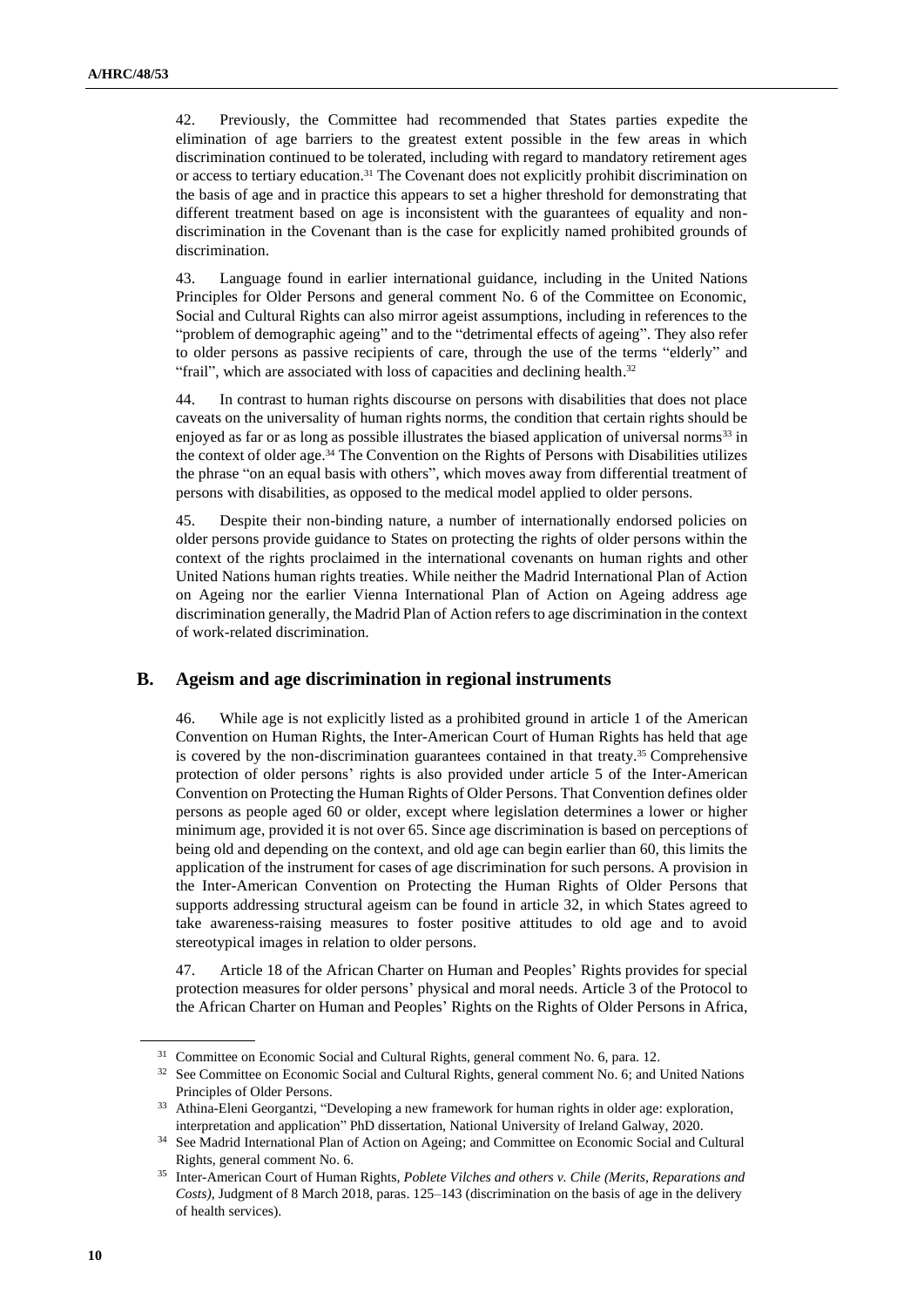which has yet to enter into force, prohibits all forms of discrimination against older persons, encourages States to eliminate social and cultural stereotypes that marginalize older persons and calls for corrective measures where age discrimination and stigmatization in law and practice exist.

48. Although age is not explicitly listed as a ground for discrimination in article 14 of the Convention for the Protection of Human Rights and Fundamental Freedoms (European Convention on Human Rights) or in the non-discrimination clause (art. E) of the revised European Social Charter, the European Court of Human Rights has held that age falls within the category of other status under those provisions.<sup>36</sup> Furthermore, article 23 of the European Social Charter, which refers to the rights of older persons to social protection, requests that States combat age discrimination in all areas of life and adopt adequate legal frameworks to that end. In its non-binding recommendation on the promotion of the human rights of older persons, <sup>37</sup> the Council of Europe recognized the gap in the protection of age discrimination and recommended that member States make explicit reference to age in their national antidiscrimination legislation.

49. Age is listed as a prohibited ground for discrimination in the Charter of Fundamental Rights of the European Union (art. 21) and in the Treaty of Lisbon amending the Treaty on European Union and the Treaty establishing the European Community (art. 19), with several exceptions applied in practice. In the chapter on equality, the Charter includes a specific article on the rights of the elderly to live a life of dignity and independence and to participate in society (art. 25).

50. Overall, existing regional instruments have a limited ability to address ageism and age discrimination because of their insufficient ratification and limited regional coverage. Furthermore, the regional treaties only partially address multiple and intersectional discrimination, and they lack specific obligations for States. The development of specific norms can facilitate the cross-fertilization of general human rights provisions and address intersectional challenges more efficiently and comprehensively. The limited number of cases in international law on age discrimination is another indication of the inadequate legal framework related to ageism and age discrimination.

# **V. Ageism and other forms of isms**

51. Ageism compounds other forms of inequalities based on gender, disability and health status, ethnic origin, indigenous identity or migrant status, gender identity and sexual orientation, socioeconomic status and other grounds. Realizing the potential of longer lives involves addressing the way old age intersects with other forms of inequality and how barriers affect opportunities to participate actively in society.

#### **A. Ageism and ableism**

52. Ableism, a value system that considers certain characteristics of body and mind as essential to live a life of value, is often conflated with ageism.<sup>38</sup> Older persons with disabilities may have access to fewer or different services, experience age cut-offs for disability benefits and personal assistance, and face an increased likelihood of institutionalization compared with their younger peers with disabilities. While the biological process of ageing includes an increased likelihood of disability, when ill health is seen as a symptom of older age instead of as a medical condition that merits treatment, older persons risk being excluded, inter alia, from preventive screening, surgical treatment, rehabilitation services and organ transplantation.

<sup>36</sup> European Court of Human Rights, "Elderly people and the European Convention on Human Rights", fact sheet, February 2019.

<sup>37</sup> Council of Europe, Recommendation CM/Rec(2014)2 of the Committee of Ministers to member States on the promotion of the human rights of older persons, paras. 6–8.

<sup>38</sup> See A/74/186.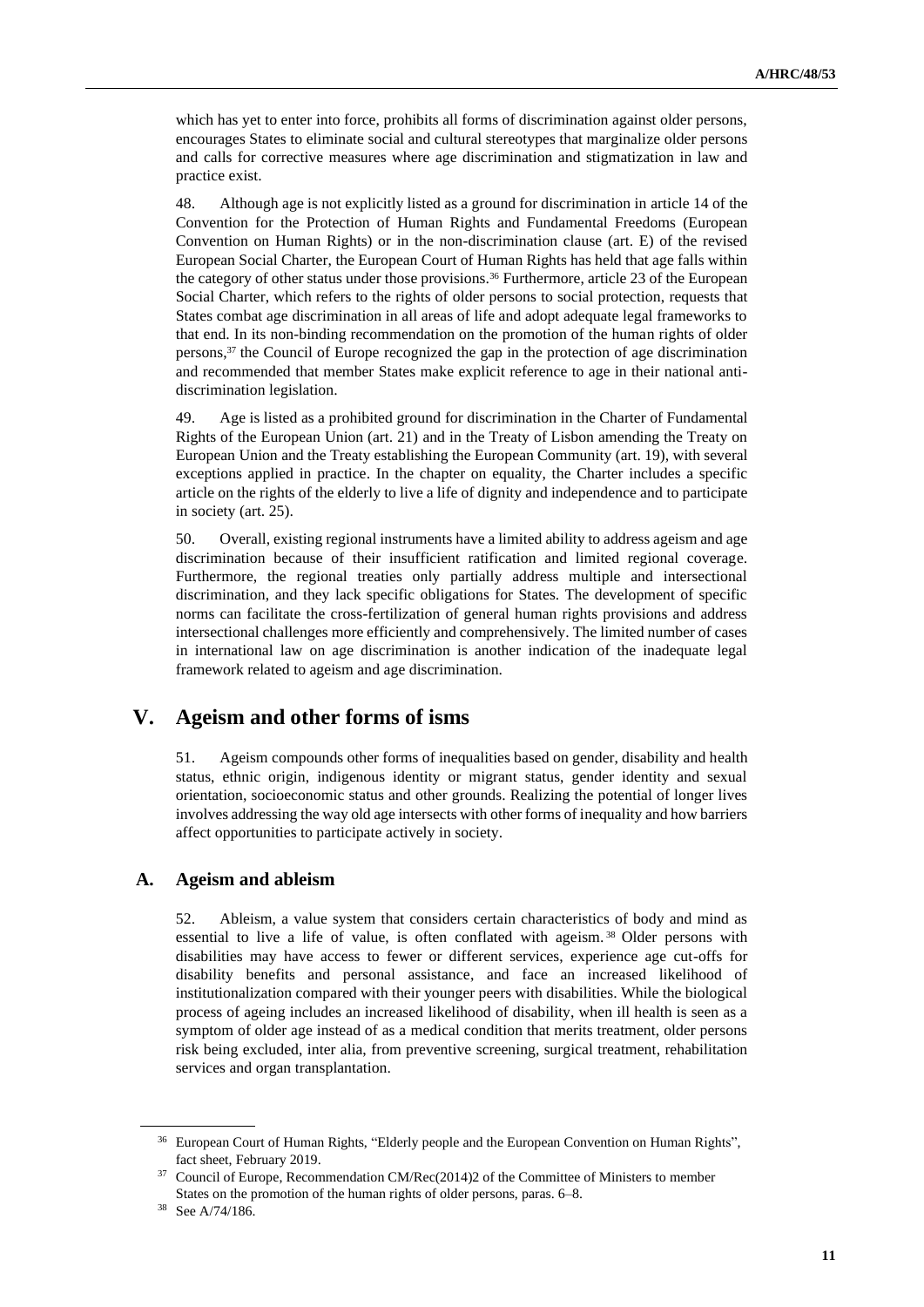#### **B. Ageism and sexism**

53. Older women are also disproportionately affected by some health conditions, including depression, <sup>39</sup> and they suffer from lack of health information.<sup>40</sup> Their sexual and reproductive health may be disregarded just because they are no longer able to have children. <sup>41</sup> Gender inequalities in older age can manifest in multiple aspects, including legal status, access and control of property and land, access to credit, and inheritance rights. Violence and abuse frequently occur at the intersection of age and gender, but also of disability. <sup>42</sup> Harmful practices can also have a devastating effect on older women's lives, for example, in relation to accusations of witchcraft.<sup>43</sup>

54. At the intersection of ageism and sexism, patriarchal norms and a preoccupation with youth result in a faster deterioration of older women's status compared with that of men, thereby creating specific and aggravated disadvantages for older women. For instance, older women are often expected to continue carrying out caregiving roles while neglecting their own well-being, physical and mental health, and economic independence. The perception that sexuality and sexual violence disappear with age leads to older women being frequently overlooked in studies and policies on violence against women and on sexual and reproductive health. Myths, prejudices and misconceptions, rooted in religious and traditional customs and beliefs, often cause older women who show an interest in sex to be judged as behaving inappropriately. <sup>44</sup> For a more comprehensive discussion on this intersection, see the report of the Independent Expert examining the linkages between ageing and gender and its impact on the rights of older women.<sup>45</sup>

#### **C. Ageism and racism**

55. Age and race combined create aggravating forms of discrimination and can cause an increased risk of dehumanization of older persons with minority ethnic background. <sup>46</sup> These systemic disparities at the intersection of ageism and racism are rarely addressed in policy and practice. During the COVID-19 pandemic, ethnic minorities have been targets to physical and online verbal abuse and have been denied health care and information regarding the pandemic,<sup>47</sup> which has compounded the effects of ageism and age discrimination targeted at older persons for those older persons belonging to ethnic minorities.

56. Racial and ethnic minority groups are more likely to enter old age in poorer health and at greater risk of vulnerability owing to chronic inequalities and widespread racial discrimination and exclusion. <sup>48</sup> They experience barriers to accessing certain health-care services owing to an absence of services in their communities, cultural differences influencing their health beliefs and behaviours, language barriers and unfamiliarity with the system. <sup>49</sup> High insurance costs create further disadvantages in access to health-care systems for minority groups.

57. Older members of ethnic minorities are more likely to live in poorer quality, unsafe and overcrowded accommodation in severely deprived areas that have poor access to

<sup>&</sup>lt;sup>39</sup> Chinsung Chung, "The necessity of a human rights approach and effective United Nations mechanism for the human rights of the older person", 2009.

<sup>40</sup> See E/2010/4-E/CN.6/2010/2.

<sup>41</sup> European Court of Human Rights, *Carvalho Pinto de Sousa Morais v. Portugal* (Application No. 17484/15).

<sup>42</sup> WHO, "Elder abuse", fact sheet, 15 June 2021.

<sup>43</sup> Human Rights Council resolution 47/8.

<sup>44</sup> Submission of WHO.

<sup>45</sup> A/76/157.

<sup>46</sup> See Sue Thompson, *Age Discrimination* (Russell House Publishing, 2005).

<sup>&</sup>lt;sup>47</sup> Special Rapporteur on minority issues, "COVID-19 fears should not be exploited to attack and exclude minorities – UN expert", 30 March 2020.

<sup>48</sup> Maria Evandrou and others, "Ethnic inequalities in limiting health and self-reported health in later life revisited", *Journal of Epidemiology and Community Health*, vol. 70, No. 7 (2016), pp. 653–662.

<sup>49</sup> Ala Szczepura, "Access to health care for ethnic minority populations", *Postgraduate Medical Journal*, vol. 81, No. 953 (2005), pp. 141–147.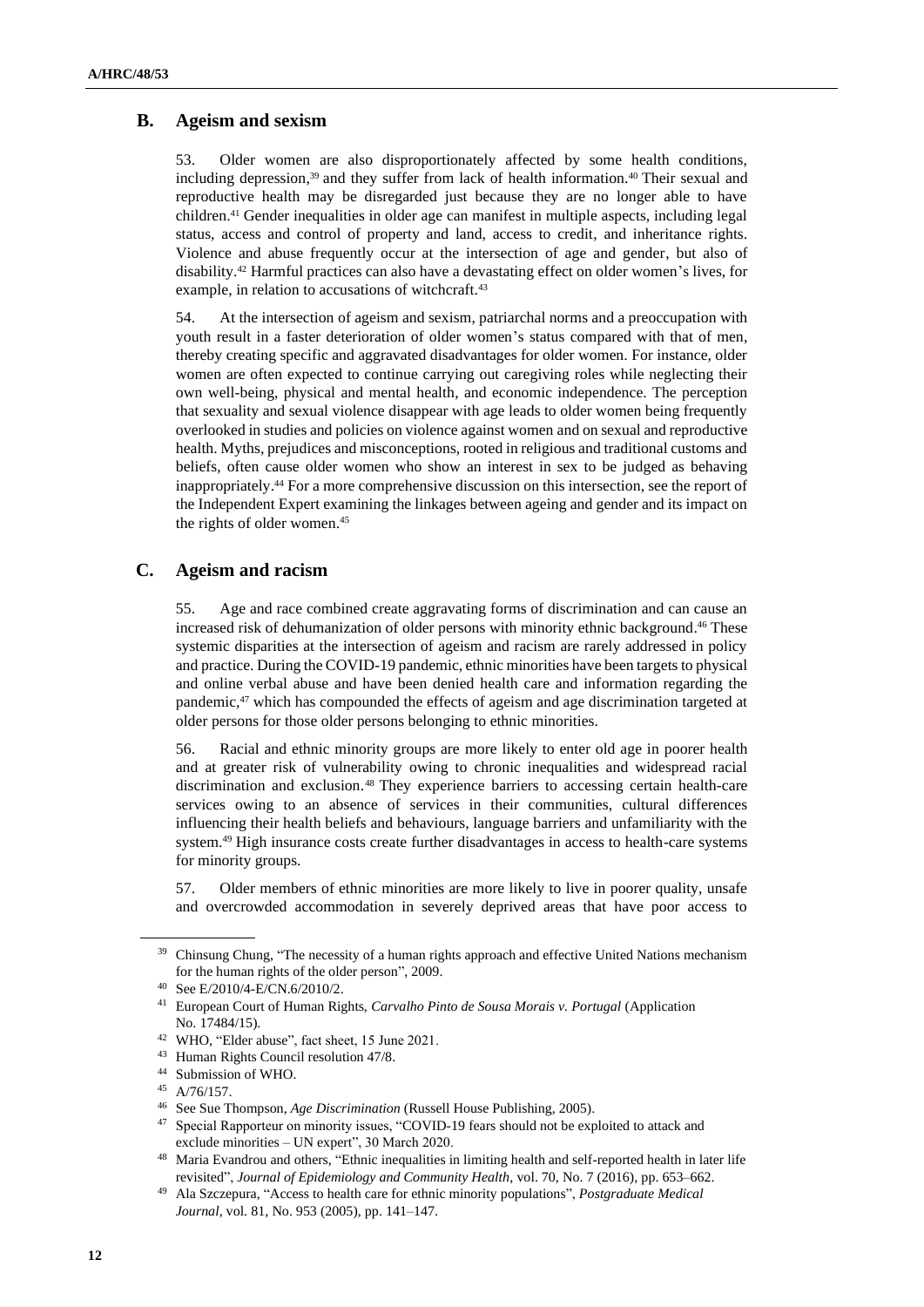facilities, thereby maximizing loneliness and social exclusion. <sup>50</sup> Racism also exists in care settings, ranging from deprecatory humour and micro-aggressions to clear racist acts and institutional racism. <sup>51</sup> Worse conditions in employment, such as lower wages, longer hours, unsafe environments and higher risk of unemployment, create additional risks for health and poverty.

#### **D. Ageism and discrimination against older lesbian, gay, bisexual, transgender and intersex persons**

58. Older lesbian, gay, bisexual, transgender and intersex persons are one of the most vulnerable to social isolation, financial insecurity, homelessness and poor health outcomes. They are also one of the most invisible groups, largely ignored by national laws and policies and by society at large. While old age impacts the lives of older lesbian, gay, bisexual, transgender and intersex persons in similar ways as other older persons, the double discrimination they experience is compounded owing to the stigma linked to their sexual orientation, gender identity and sex characteristics. Experiences of discrimination and stigma also mean that older lesbian, gay, bisexual, transgender and intersex persons might mistrust public institutions, for example, discouraging them from seeking access to justice.<sup>52</sup>

## **VI. Manifestations of ageism and age discrimination in the lived realities of older persons**

### **A. Health and long-term care**

59. Older persons are overwhelmingly excluded from clinical studies that sometimes limit the age of the participant to 65 or 75 years of age, despite being more likely to be the end users of medicines and treatment.<sup>53</sup> Deep-rooted age discrimination within the health sector can include the denial of medication, rebukes, slapping, isolation, abandonment, neglect and negative attitudes toward older patients.<sup>54</sup> Ageism leads to a higher incidence of earlier death, poorer physical and mental health, and slower recovery from disability in older age. In addition to the negative effects on older persons' health and well-being, ageism also has a very high economic cost.<sup>55</sup>

60. Other manifestations of ageism in health-care institutions included health-care professionals referring unnecessarily to the age of older patients and using dismissive and patronizing language when speaking with them. Such behavior can be attributed to a lack of expertise in geriatrics, absence of specific curricula on aging in medical universities and inadequate gerontological culture overall, including from the medical profession, as well as to a lack of knowledge on the part of older persons of their own rights.<sup>56</sup> As a result of the COVID-19 pandemic, many reports have surfaced about care homes that lack the necessary protective equipment for staff and residents, that have isolated residents, and have that provided insufficient medical interventions and palliative care, all of which contributed to residents dying alone.<sup>57</sup>

61. Studies have also reported ageist behaviour by health-care professionals and carers in everyday routines as well as at the institutional level in health-care settings, including

<sup>&</sup>lt;sup>50</sup> Maria Evandrou and others, "Ethnic inequalities in limiting health and self-reported health in later life revisited".

<sup>51</sup> Saloua Berdai Chaouni, "Elderly care must pay more attention to exclusion mechanisms", 11 June 2021.

<sup>52</sup> Submission of OutRight Action International and Eastern European Coalition for LGBT+ Equality.

<sup>53</sup> Submission of the Austrian Ombudsperson for Equal Treatment, the Styrian Anti-discrimination Office and Stefan Hopf.

<sup>54</sup> Submission of the University of Pretoria.

<sup>55</sup> Submission of WHO.

<sup>56</sup> Submission of Dobroe.

<sup>57</sup> Submission of Amnesty International, Spain.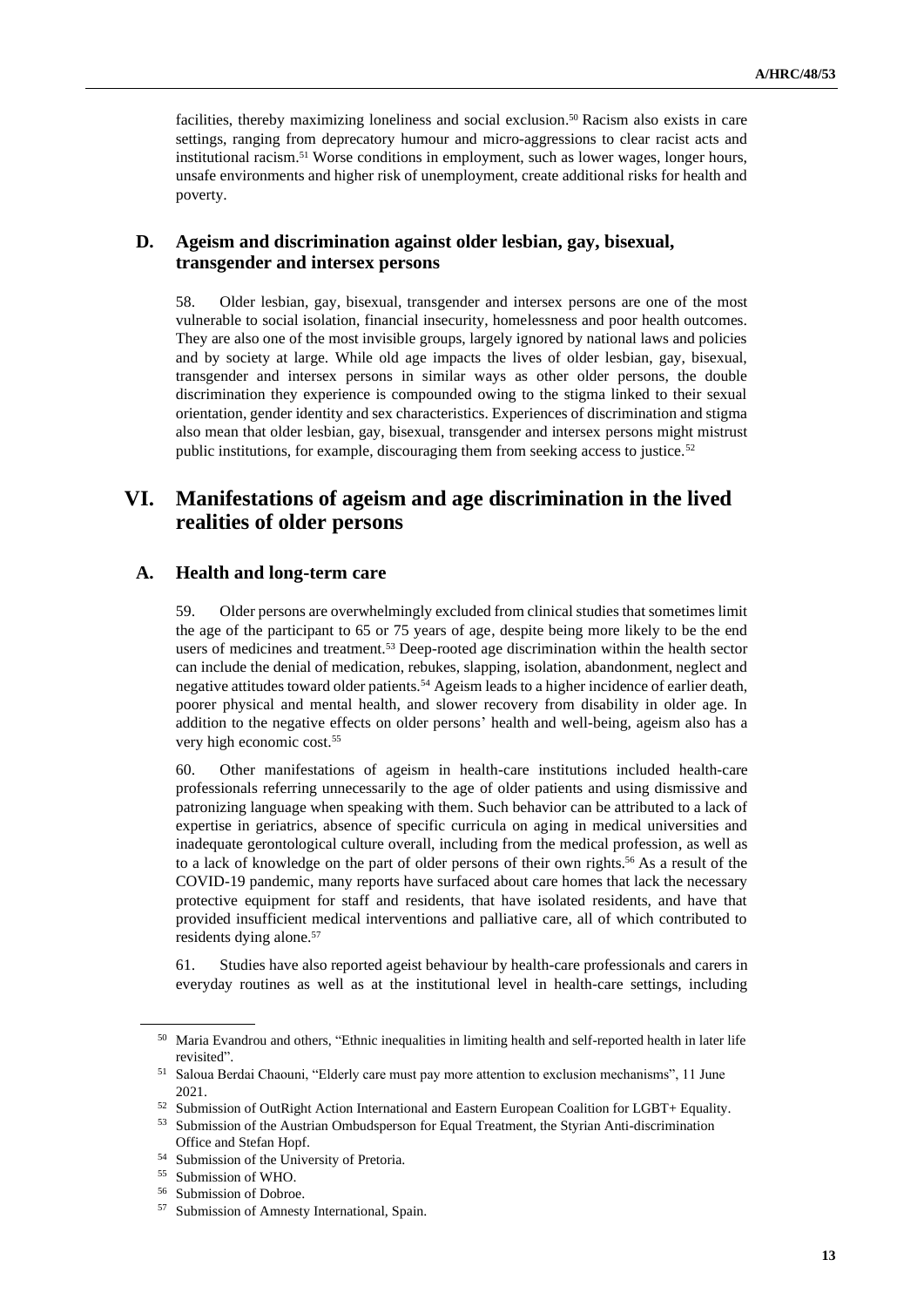complete disregard for the opinion of patients regarding their treatment, improper medical care, inaccurate medical diagnosis and objectification of older patients.<sup>58</sup> According to some reports, ageist attitudes can shorten lives by an average of seven years compared with those who have a positive outlook on ageing. Ageist biases erroneously equate diseases such as dementia to a normal expression of ageing.<sup>59</sup>

#### **B. Violence and abuse**

62. Ageism may drive violence, abuse and neglect of older persons, for example, when they are perceived as a burden to society. Violence, abuse and neglect can take many forms, including physical, financial, psychological, social and sexual. They can take place in different settings, including within families and in homes, the workplace, care institutions, public spaces, the media, cyberspace and emergency settings. In addition, they can be perpetrated by a wide range of actors, including family members, caregivers, legal guardians, health professionals, government workers and financial representatives. Understaffing, lack of adequate training, and poor working conditions in long-term care facilities are used to explain the high estimates of violence and abuse in care homes. More research is needed relating to both institutions and community settings. Some of the discourse during the COVID-19 pandemic has shown that older persons are viewed as unimportant and disposable, while shocking reports of abuse and neglect have surfaced in care homes.

63. Experiences of violence, abuse and neglect can be aggravated on the basis of age, since older persons are less likely to be taken seriously by law enforcement bodies. There is also evidence that social workers are less likely to label a case as abuse and offer help if the victim is older. <sup>60</sup> As a result, a great majority of violations and abuses involving older persons are tolerated or suppressed. The lack of awareness of age as a factor that might incite violence, abuse and discrimination contributes to this invisibility and lack of protection of older victims.

64. Relevant policies and measures might not be adapted and accessible to older persons as regards domestic violence. Awareness-raising campaigns may disregard older persons, while reporting and protection mechanisms might not be easily accessible to or appropriate for older persons with specific care and support needs. Older victims are less likely to know their rights or how to file a complaint, or they may fear that the crime will not be considered to be a serious matter. It is estimated that only 1 in 24 cases of elder abuse are actually reported. <sup>61</sup> Fear of shame, loss of affection, retaliation, and more abuse and other consequences may lead to under-reporting or failure to seek help, especially when the perpetrator is the caregiver or someone close to the victim. Lack of legislation and the lack of awareness that violence, abuse and discrimination still occur in later life, owing to uneven power relations, contribute to the invisibility and lack of protection of older victims. As a result, a great majority of violations and abuses suffered by older persons are tolerated or ignored.

### **C. Employment and retirement**

65. Older persons face ageism and age discrimination in access to work.<sup>62</sup> Ageist barriers to employment include mandatory retirement ages, age limits in recruitment, negative stereotypes about the ability of older persons to work, and societal norms, which all hinder the right of older persons to work.<sup>63</sup> A large number of complaints filed to equality bodies in relation to age discrimination tend to come from the employment sector, largely from applicants aged 50 or above who feel they are unable to compete with younger applicants on

 $58$  Submission of ILC Israel.<br> $59$  Submission of Panama

Submission of Panama.

<sup>60</sup> Rachely Yechezkel and Liat Ayalon, "Social workers' attitudes towards intimate partner abuse in younger vs. older women", *Journal of Family Violence*, No. 28 (2013), pp. 381–391.

<sup>61</sup> WHO, "Elder abuse", fact sheet, 15 June 2021.

<sup>62</sup> Submission of HelpAge International.

<sup>63</sup> Submission of ILC Canada.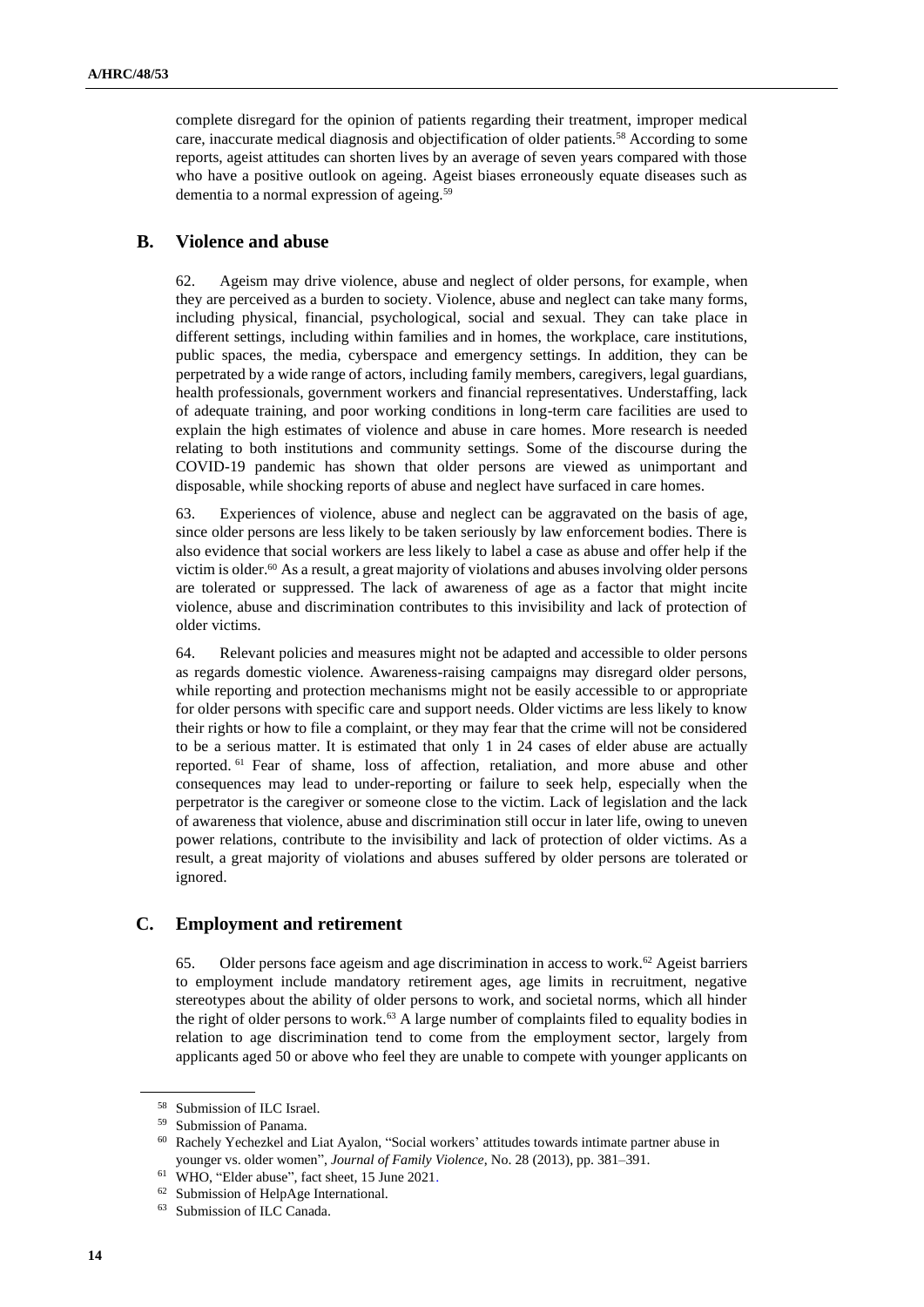an equal basis because employers hold their age against them and make ageist assumptions about their ability and potential. <sup>64</sup> Ageism was also noted as a factor limiting the ability of older workers to enjoy equal access to opportunities for training and career advancement, as well as a factor in older persons being subjected to salary reductions and forced early retirement. Some countries that have enacted anti-discrimination legislation based on age continue to have mandatory retirement ages in place.<sup>65</sup>

#### **D. Social exclusion**

66. As the previous mandate holder noted, one of the barriers to ensuring the social inclusion of older persons is the lack of understanding of their contributions and untapped potential, and that lack of understanding is deeply rooted in ageist stereotypes and prejudices. Unlike, for example, sexism, racism and other forms of discrimination, ageism is socially accepted, usually unchallenged and pervasive in policy owing to its implicit and subconscious nature. 66

67. Older persons are at a greater risk of social exclusion once they leave the paid labour force.<sup>67</sup> In many regions, older persons are at a higher risk of poverty, especially in the oldest age categories. Ageism also contributes to the reduced integration of older persons in neighbourhood activities, driving them into further social isolation.<sup>68</sup> In some regions, older persons are reportedly at a risk of being abandoned in hospitals when their families are unable to pay the medical costs associated with their care.<sup>69</sup>

#### **E. Financial services**

68. Information shared with the Independent Expert shows that many cases related to age discrimination are found in the areas of the provision of goods and services.<sup>70</sup> The main barriers impacting the access of older persons to financial tools and services can be broadly summarized into three categories: age limits, digitalization, and poverty or low income. The intersectional vulnerabilities faced by individuals – for example, as older women or immigrants – within their local contexts are vital to consider in constructing equitable solutions. The green and digital transitions as well as the responses to the COVID-19 pandemic will exacerbate these barriers even further if awareness of the barriers is not raised<sup>71</sup> and action taken to remove them.

#### **F. Media and hate speech**

69. Harassment and vilification of older persons can take various forms. Older persons have been referred to as "bed blockers" on social media, and some journalists have even said that the coronavirus "cull" of older persons could benefit the economy. <sup>72</sup> Such comments justify structural discrimination, fuel intergenerational tension and can incite hate crime and discrimination. During the COVID-19 pandemic, cases of assault of older persons have been reported. 73

<sup>&</sup>lt;sup>64</sup> Submissions of Czechia and the national human rights institution of the Philippines.

<sup>65</sup> Submissions of Alliance of Age and ILC Israel.

<sup>66</sup> A/HRC/39/50, para. 25.

 $67$  Submission of Albania.<br> $68$  Submission of H C Isra

Submission of ILC Israel.

<sup>69</sup> Submission of University of Pretoria.

<sup>70</sup> Submissions of Unia, Germany, the national human rights institution of Georgia, and Michaela Honelova.

<sup>71</sup> Submission of Finance Watch.

<sup>72</sup> Joe Roberts, "Telegraph journalist says coronavirus 'cull' of elderly could benefit economy", Metro, 11 March 2020.

<sup>73</sup> Josh Halliday, "Teenagers held for allegedly coughing at and assaulting elderly couple", *The Guardian*, 23 March 2020.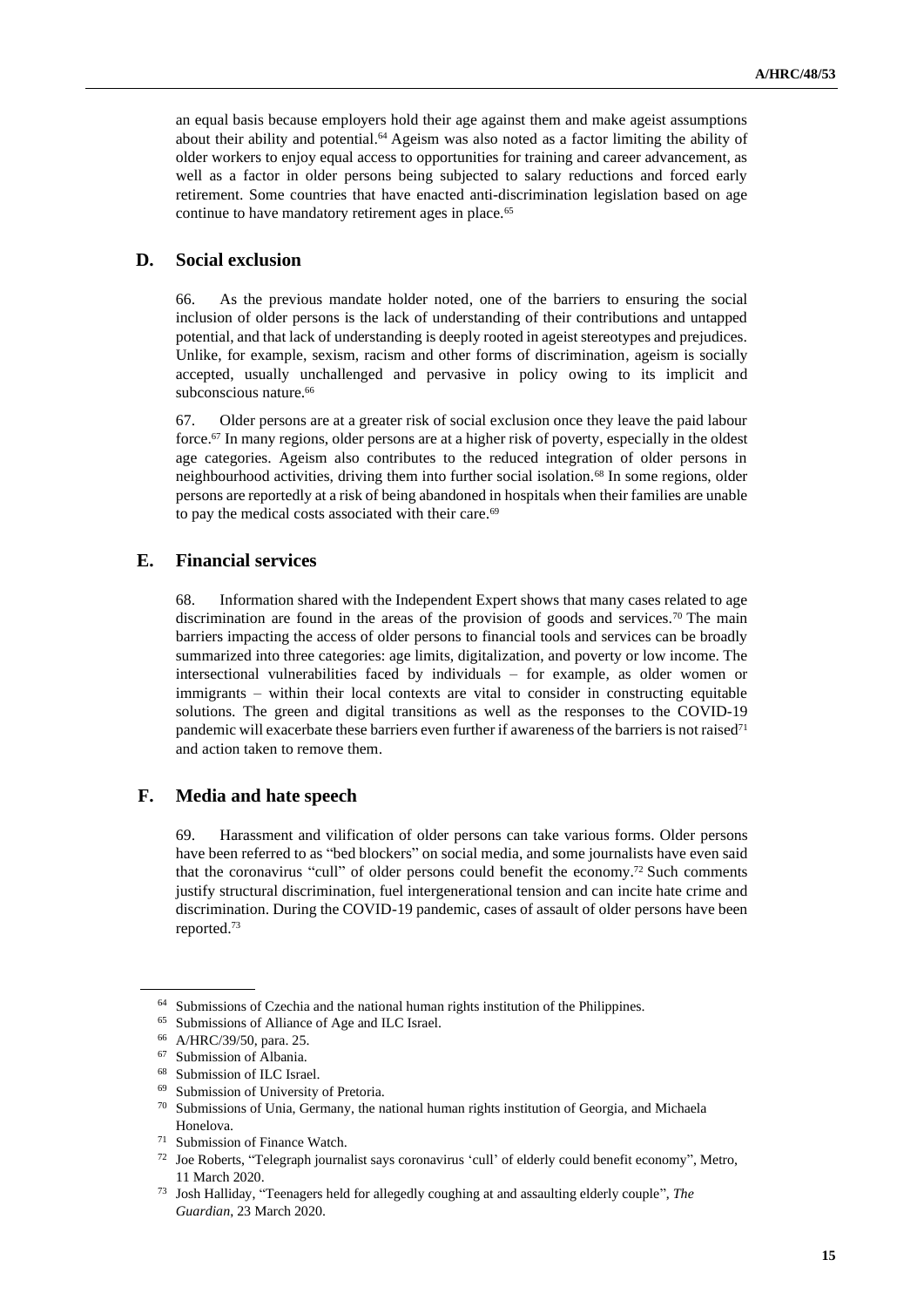70. Studies of online surveys to measure stereotypes of older persons revealed an overall bias, the use of discriminatory hate speech and negative attitudes aimed at them, particularly on issues related to politics and the economy. "Generational conflict" was the primary justification for the emergence of hate speech. 74

#### **G. Emergency contexts**

71. Emergency policies and plans that are poorly designed or that are not age-sensitive can result in discrimination against older persons. Similarly, relief workers acting under prejudicial assumptions may lead to discrimination against older persons in emergency situations, which may result in older persons receiving inadequate services and relief, with potentially serious consequences for their lives and health. The inclusion of older persons in preparedness and planning policies for emergency situations, including in relation to climate change, is critical. Older persons and the civil society groups that represent them should be invited to participate, and disaggregated data on older persons must be included.<sup>75</sup>

72. Climate change will continue to have a disproportionate impact on older persons worldwide. This impact is aggravated by ageism, which can lead to stereotyping of the older population as passive, incapable and withdrawn. Moreover, it can lead to older persons being neglected, ignored and marginalized in law and policy. Ageism also renders the positive contributions made by older persons invisible. Compounding these problems, older persons, who do not have a dedicated and comprehensive global human rights instrument, are also often overlooked in international environmental agreements.

### **VII. Conclusions and recommendations**

73. **Ageism and age discrimination are human rights violations and purveyors of other human rights violations. The pervasiveness and omnipresence of ageism globally is such that discrimination, marginalization and exclusion of older persons are anticipated as the norm. These harmful approaches damage social and personal identities and contribute to discrimination based on age. Stereotypes are deeply embedded within individuals, organizations and practices, and they inform domestic, regional and international laws and policies.**

74. **The tremendous diversity and contributions of older persons must be taken into account in all efforts to address ageism and age-discrimination. Raising the profile of ageism and age discrimination can help illustrate the extent to which age intertwines with other forms of isms, including sexism, racism and ableism, and grounds of discrimination. An intersectional approach can help redress ageism and complex forms of discrimination in the context of older age.** 

75. **Strategies designed to counter ageism must form a central part of "healthy ageing", "active ageing" or "ageing well" initiatives. If such ageing programmes are merely concerned with individual behaviour and ignore the environment, including culture and social structures in which diverse individuals construct their lives, they will not meet their objectives. In this respect, the Independent Expert recognizes and welcomes the increased attention and analysis generated through the** *Global Report on Ageism* **and the acknowledgement of combating ageism as one of the four areas of action under the United Nations Decade on Healthy Ageing.**<sup>76</sup> **This represents an encouraging framework to foster more understanding, research and action to address ageism and age discrimination and creates opportunities for further inter-agency collaboration within the United Nations system to combat ageism and age discrimination.** 

<sup>74</sup> Submission of the ASEM Global Ageing Centre.

<sup>75</sup> A/HRC/42/43, paras. 44–48.

<sup>76</sup> General Assembly resolution 75/131.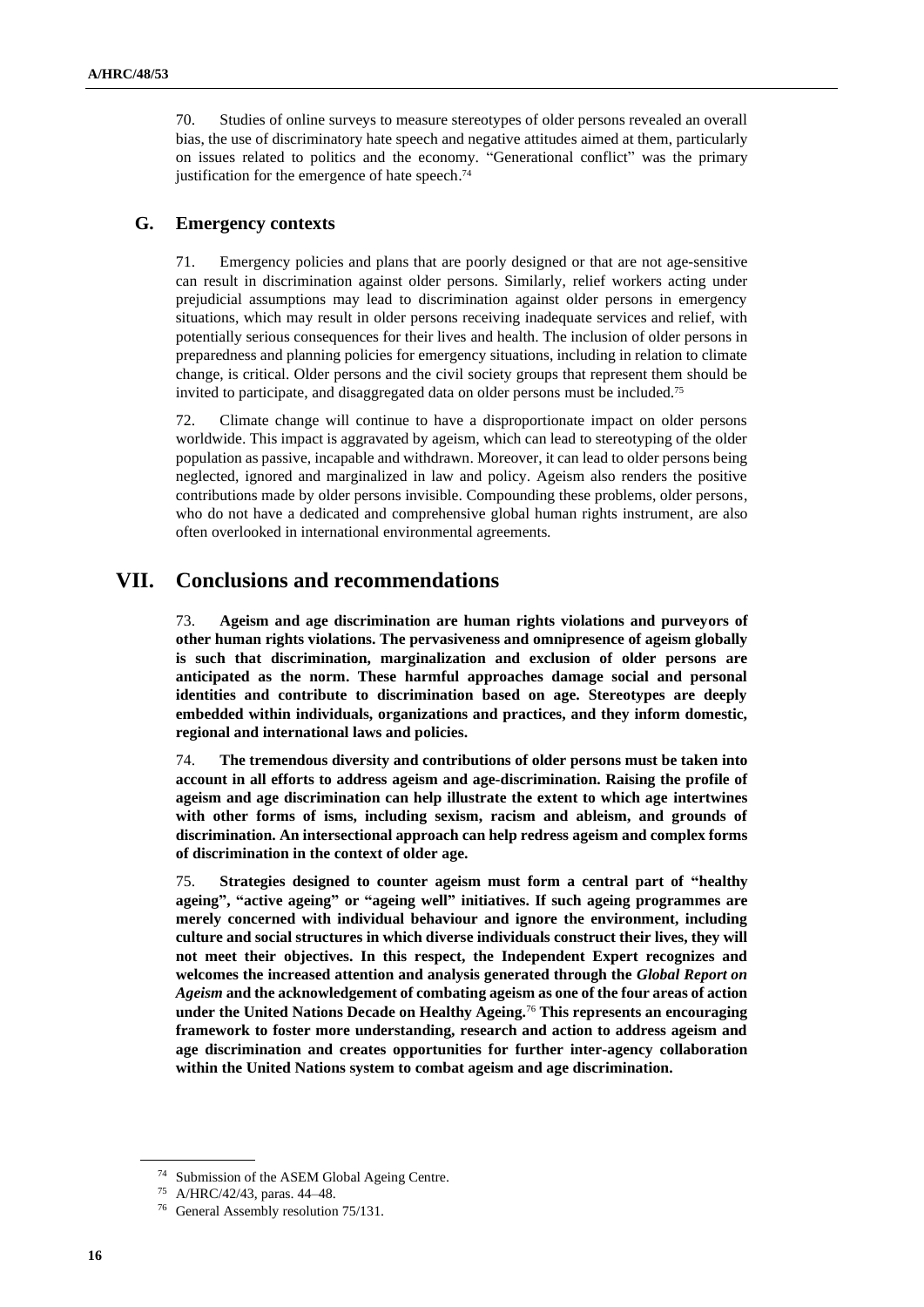**Human rights-based approach** 

76. **The Independent Expert reiterates that a human rights-based approach is the most appropriate and effective framework to challenge ageism and requests as a matter of priority that approaches based on human rights be better integrated in laws, policies and institutional practices related to ageing and older persons. The human rights-based approach should be rooted in the paradigm shift from a welfare model to a rights bearers' model and should guarantee dignity, equality, autonomy and participation during the entire life course.** 

77. **A human rights-based approach to ageing recognizes that age is socially constructed. It encompasses diversity, strives for inclusion, and values and supports the genuine participation of older persons as equal partners. Furthermore, it recognizes that the exercise of choice is possible only when opportunities are expanded, and when individuals have adequate support to make decisions and exercise their rights. States must embed the human rights-based approach to ageing in all their policies, including those relating to pension and social security systems. Moreover, States must develop and carry out knowledge- and capacity-building programmes, including training within public authorities, the private sector and the informal economy to ensure equality for persons of all ages.**

**Anti-discrimination legislation and policies**

78. **States must ensure that protection from discrimination on the basis of age receives the same standard of scrutiny as other forms of discrimination. Antidiscrimination laws can only be effective if they contain a wide definition of discrimination that includes direct, indirect and structural discrimination, and denial of reasonable accommodation. Moreover, they should also cover multiple, cumulative and intersectional discrimination. Anti-discrimination legislation must avoid exceptions, exemptions or justifications that mask ageist biases that limit the autonomy of older persons and their ability to participate in society on an equal basis with others. Anti-discrimination laws must include effective legal remedies and redress.**

79. **States must also establish effective redress mechanisms and ensure access to justice, on an equal basis with others, for victims of discrimination based on age. This obligation also involves legal aid and support as well as accessible and age-sensitive legal proceedings. States must take measures to raise awareness in society, including among public officials, the private sector and older persons themselves, about the meaning and consequences of age equality and non-discrimination in old age and about the existing legal provisions and judicial remedies.** 

80. **The full realization of the right to equality and non-discrimination requires systemic transformational changes, with a life-course approach underpinning antidiscrimination policies and measures.** 

81. **In particular, Governments should review, amend or abolish existing laws, regulations, customs and practices that promote and constitute age discrimination, including mandatory retirement ages, and age-segregated laws and policies that deny older persons access to training and education, health or other services, which constitute derogations to the rule of age equality that are underpinned by ageist assumptions.** 

82. **The Independent Expert urges States to embed the human rights-based approach to ageing in their policies and to develop and carry out knowledge- and capacity-building programmes, including training within public authorities, the private sector and the informal economy, to ensure equality for persons of all ages.**

83. **In relation to the right to health, States should ensure equal access to health care, long-term care and support and palliative care by including older persons in the policyand law-making process. They should further assess how age discrimination hinders older persons from the full enjoyment of their right to the highest attainable standard of health, including the aggravating and compounding effects of intersectional factors.**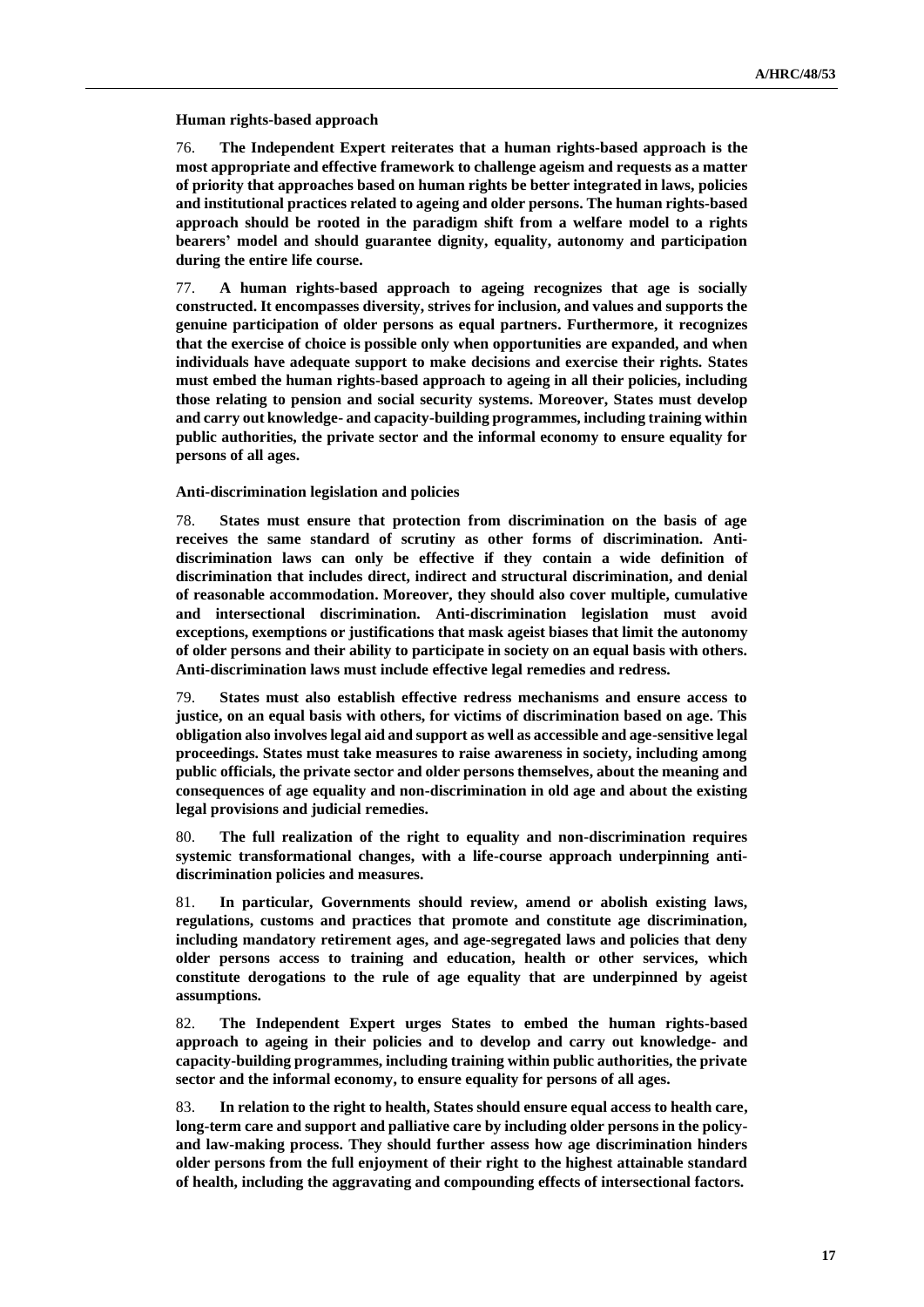84. **States must accelerate the development of policies, laws and practical measures to combat all forms of ageism and age discrimination, including those that can lead to violence, abuse, neglect and exploitation of older persons. They should ensure that specific programmes raise awareness and combat ageist assumptions, biases and stereotypes, which lead to non-reporting.**

85. **States should identify and integrate the specific needs and contributions of older persons in their preparation and planning for emergency responses and recovery, including in the current pandemic and in their climate change and disaster risk reduction measures. Moreover, States should ensure that reviews of emergency plans and responses to the COVID-19 pandemic eliminate internalized stereotypes and biases, which lead to negative impacts on older persons.**

#### **Data collection**

86. **Equality data are crucial for monitoring trends in the effective implementation of non-discrimination laws and for identifying needs for future action. As explained by the Independent Expert in her report on data, older persons are still largely invisible in terms of data and statistics and the lack of disaggregated data. Based on international human rights law, States have the obligation to collect and analyse disaggregated data and information in order to identify and render visible inequalities and patterns of discrimination, including structural aspects of discrimination, and to analyse the effectiveness of measures promoting equality.** 

87. **Data collected should include information on all forms of discrimination, including multiple and intersectional discrimination. Disaggregated data on older persons should also inform and be included as indicators of the Sustainable Development Goals to ensure the comprehensive and meaningful measurement of sustainable development for all at the international and national levels.**

#### **Cultural transformation**

88. **Given the cultural and societal challenges posed by ageism, anti-discrimination laws alone will not suffice. States must target the root causes of ageism and work towards a cultural transformation of the way society sees ageing and older persons. Efforts must be made to restructure systems that merely try to accommodate those who do not fit the norm of youth.** 

89. **The voices of older persons must guide this process of transformation. States must consult closely with older persons through organizations, which represent the vast diversity of the older population in society. In collaboration with civil society, national human rights institutions and other stakeholders, States must develop age-equality policies and strategies. States must identify and consult with subgroups of older persons who are at risk of multiple discrimination and adopt appropriate special measures for their inclusion and equal participation in society.**

90. **Awareness-raising efforts should be coupled with strategies that are aimed at empowering older persons, building their skills and capacities, and reducing internalized and self-directed ageism. States should take measures to encourage the media to avoid stereotypical portrayals of older persons, such as those that present older persons as frail and dependent objects of care or as burdens to society.** 

91. **Educational interventions and training can promote a culture of tolerance, empathy, diversity and intergenerational solidarity, which are essential for antidiscrimination measures to be effective. They can transmit knowledge about the value, capabilities and roles of older persons in society and the negative consequences of ageism.**

92. **Intergenerational contact interventions should be included in any comprehensive effort to tackle ageism, since they are among the most effective interventions for reducing ageism against older persons. Spaces and services must be designed in such a way as to allow generations to meet, interact and learn from each other. Policies and measures that segregate older persons must be abolished.**